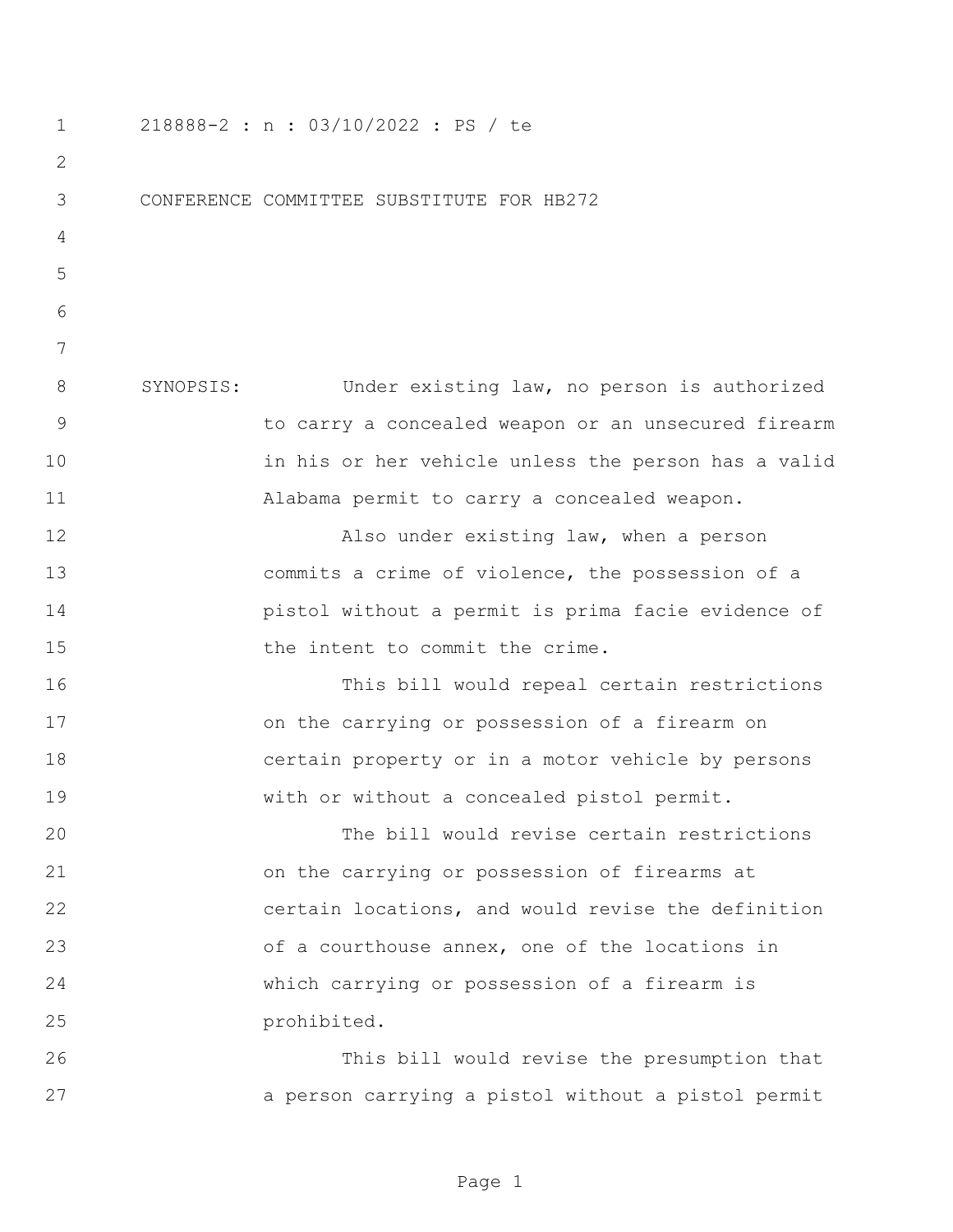is prima facie evidence of intent to commit a crime of violence. This bill would eliminate the requirement for a person to obtain a concealed carry permit in order to lawfully carry a pistol in any area not specifically prohibited by law. This bill would revise the definition of 8 shotqun. This bill would repeal restrictions on the carrying of a bowie knife or concealed knife. This bill would require any person armed with a concealed pistol or firearm or who has a pistol or firearm in his or her vehicle to declare that pistol or firearm to a law enforcement officer when prompted, under certain conditions. This bill would prohibit the knowing touching of a handgun during an investigative stop 18 by law enforcement. This bill would authorize a law enforcement officer to temporarily take a person's firearm into custody to ensure the firearm should not be detained under law, under limited conditions when the officer has reasonable suspicion that the person is engaging in, or will engage in, criminal conduct or determines that a reasonable person would believe that the person is a danger to the officer or any individual.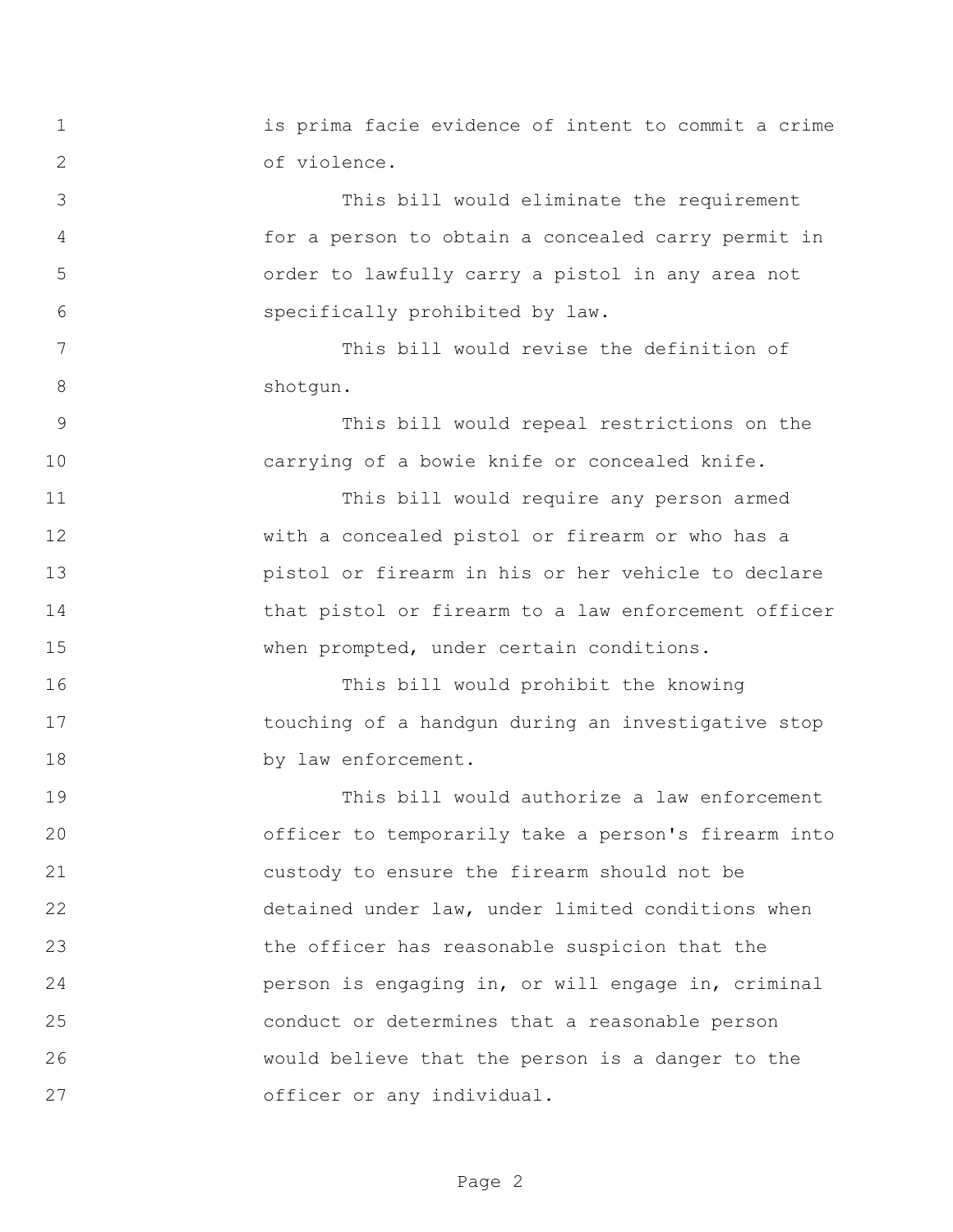This bill would establish the Local Government Pistol Permit Revenue Loss Fund, to issue grants to sheriffs to replace pistol permit revenue. This bill would authorize the governing body of each two-year or four-year institution of higher education to adopt policies governing the possession of firearms on its grounds, under certain conditions. 10 This bill would also make nonsubstantive, technical revisions to update the existing code **language to current style.**  Amendment 621 of the Constitution of Alabama of 1901, as amended by Amendment 890, now appearing as Section 111.05 of the Official Recompilation of 16 the Constitution of Alabama of 1901, as amended, prohibits a general law whose purpose or effect would be to require a new or increased expenditure of local funds from becoming effective with regard to a local governmental entity without enactment by a 2/3 vote unless: it comes within one of a number 22 of specified exceptions; it is approved by the affected entity; or the Legislature appropriates funds, or provides a local source of revenue, to 25 the entity for the purpose. The purpose or effect of this bill would be

to require a new or increased expenditure of local

Page 3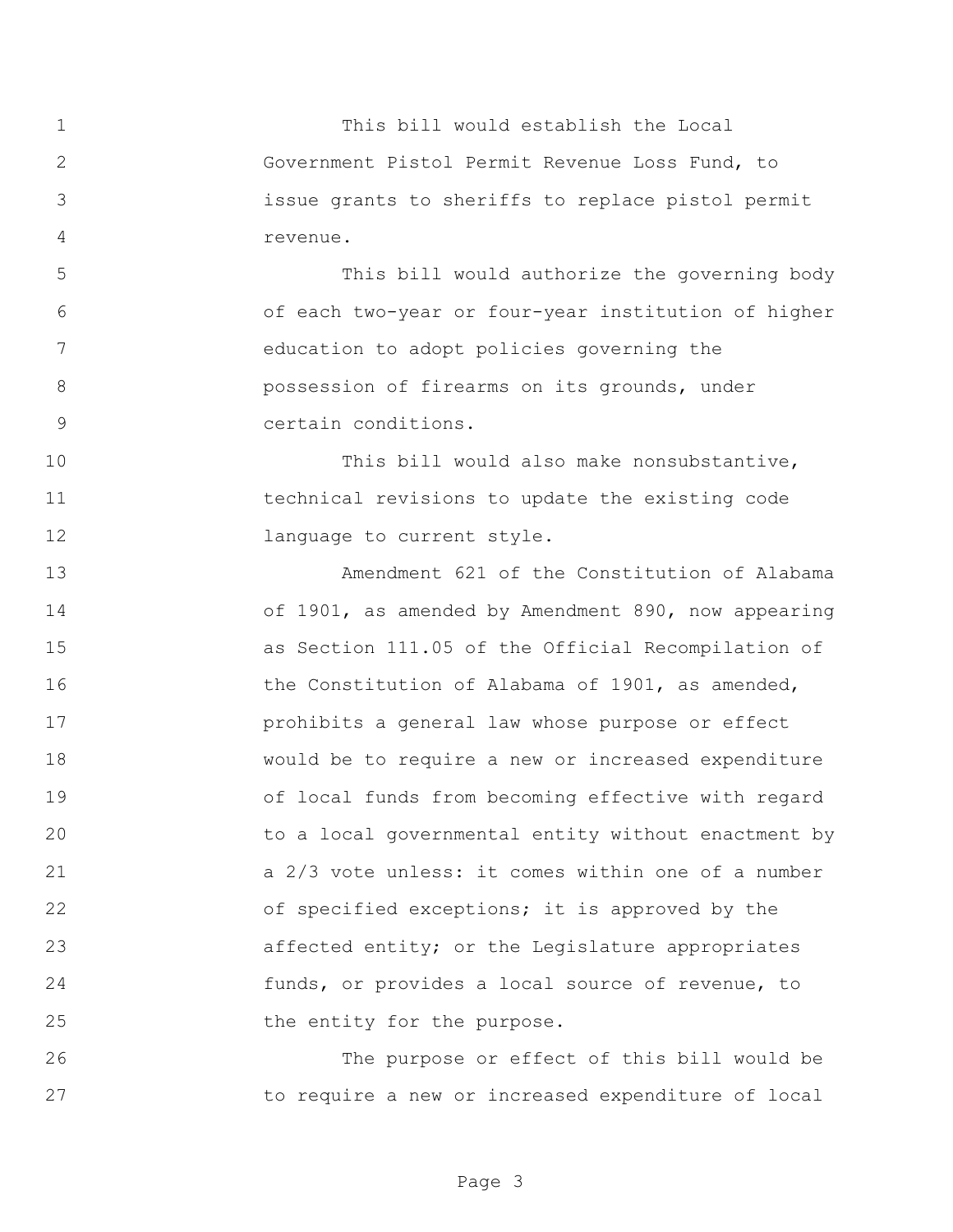funds within the meaning of the amendment. However, the bill does not require approval of a local governmental entity or enactment by a 2/3 vote to become effective because it comes within one of the specified exceptions contained in the amendment. A BILL 8 STRIP TO BE ENTITLED 9 AN ACT Relating to firearms; to amend Sections 13A-11-7, 13A-11-50, 13A-11-61.2, 13A-11-62, 13A-11-71, 13A-11-74, 13A-11-85, and 13A-11-90, Code of Alabama 1975, to delete certain language regarding the carrying of a visible pistol; 15 to revise certain penalties for carrying weapons unlawfully; 16 to delete certain language regarding the carrying of a concealed pistol; to revise certain restrictions on the carrying or possession of firearms at certain locations; to eliminate the requirement for a person to obtain a concealed carry permit to lawfully carry a pistol; to revise the definition of shotgun; to revise language regarding an employee storing a firearm in the employee's vehicle; to require persons to disclose a concealed pistol or firearm to a law enforcement officer under certain conditions; to authorize a law enforcement officer to temporarily take a person's firearm into custody, under certain conditions; to prohibit the knowing touching of a firearm during a law enforcement

Page 4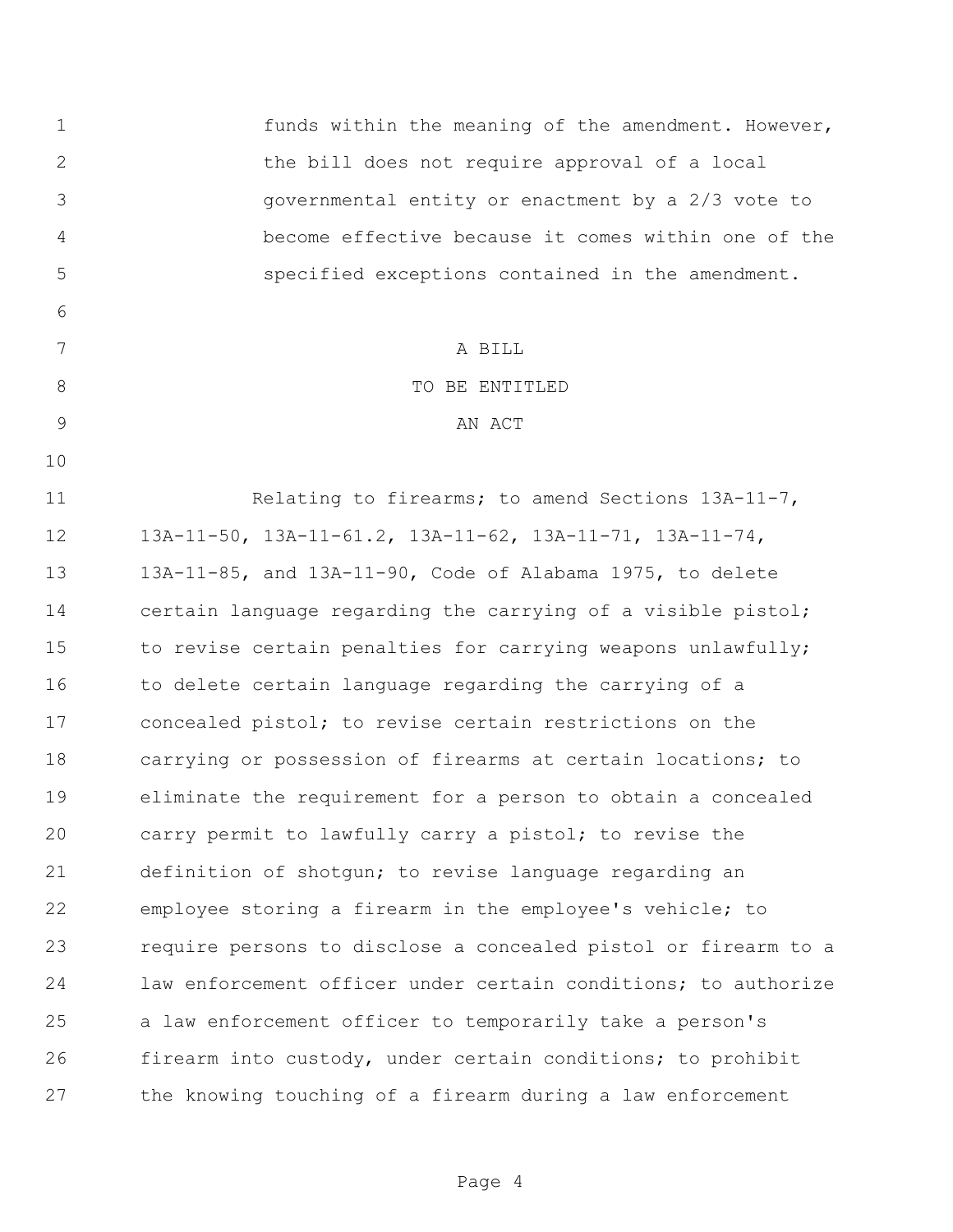investigative stop, under certain conditions; to create a program to issue grants to offices of sheriff to replace pistol permit revenue; to make nonsubstantive, technical revisions to update the existing code language to current style; to repeal Sections 13A-11-55 and 13A-11-73, Code of Alabama 1975, relating to the carrying or possession of a weapon, to repeal certain restrictions on the carrying or possession of a firearm on certain property or in a motor vehicle; to authorize the temporary taking into custody of a firearm by a law enforcement officer, under certain conditions; to provide further for policies of two-year or four-year institutions of higher education regarding firearm possession on grounds of that institution; and in connection therewith would have as its purpose or effect the requirement of a new or increased expenditure of local funds within the meaning of Amendment 621 of the Constitution of Alabama of 1901, as amended by Amendment 890, now appearing as Section 111.05 of the Official Recompilation of the Constitution of Alabama of 1901, as amended.

BE IT ENACTED BY THE LEGISLATURE OF ALABAMA:

 Section 1. Sections 13A-11-7, 13A-11-50, 13A-11-61.2, 13A-11-62, 13A-11-71, 13A-11-74, 13A-11-85, and 13A-11-90, Code of Alabama 1975, are amended to read as follows:

"§13A-11-7.

 "(a) A person commits the crime of disorderly conduct if, with intent to cause public inconvenience,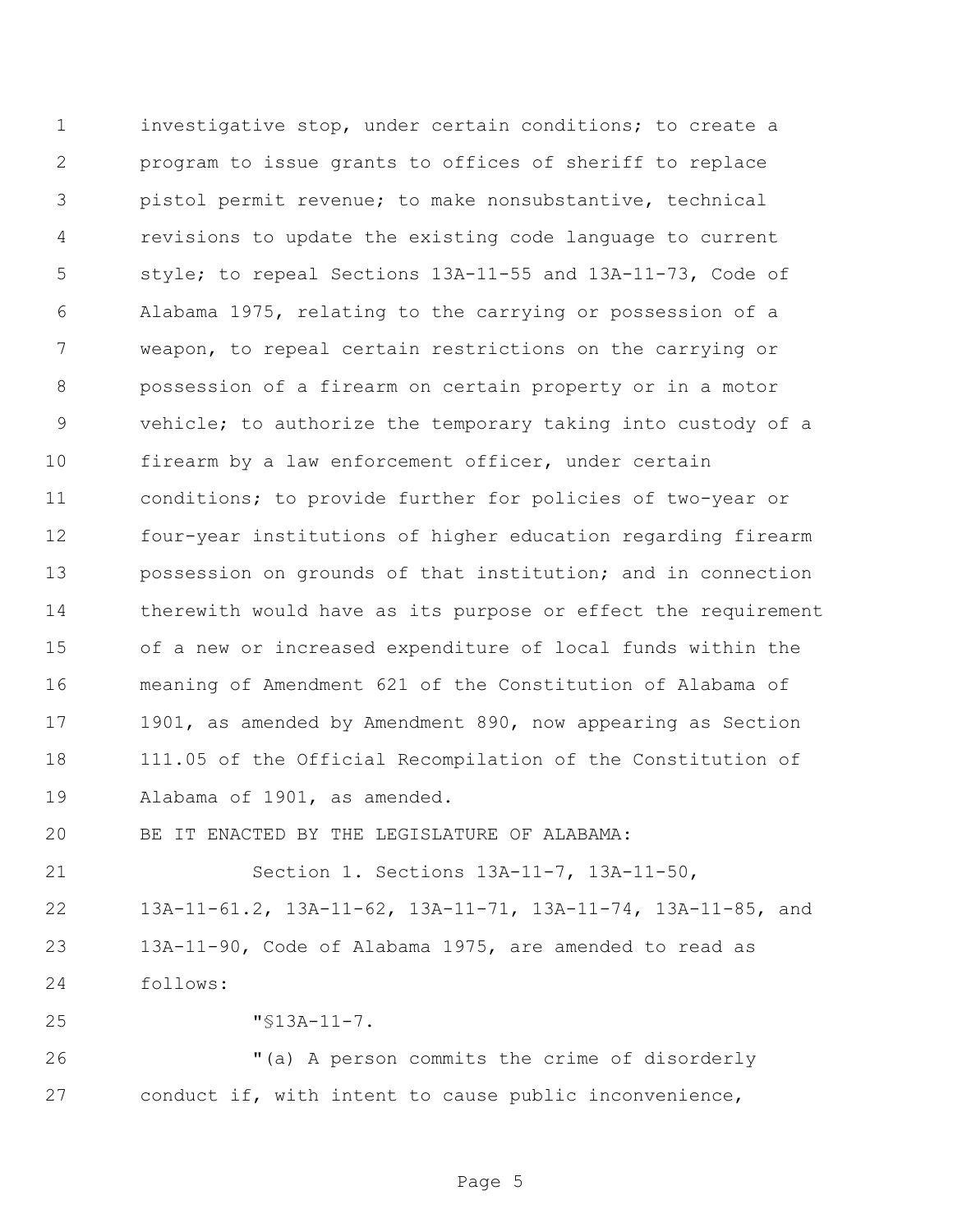annoyance, or alarm, or recklessly creating a risk thereof, he or she does any of the following:

 "(1) Engages in fighting or in violent tumultuous or threatening behavior.

"(2) Makes unreasonable noise.

 "(3) In a public place uses abusive or obscene language or makes an obscene gesture.

8 "(4) Without lawful authority, disturbs any lawful assembly or meeting of persons.

 "(5) Obstructs vehicular or pedestrian traffic, or a transportation facility.

 "(6) Congregates with other person in a public place and refuses to comply with a lawful order of law enforcement to disperse.

"(b) Disorderly conduct is a Class C misdemeanor.

16 "(c) It shall be a rebuttable presumption that the 17 The mere carrying of a visible pistol, holstered or otherwise secured on or about one's person, without brandishing the weapon, in a public place, in and of itself, is not a violation of this section. For purposes of this subsection, "brandishing" shall mean the waving, flourishing, displaying, or holding of an item in a manner that is threatening or would appear threatening to a reasonable person, with or without explicit verbal threat, or in a wanton or reckless manner. "(d) Nothing in Act 2013-283 shall be construed to

prohibit law enforcement personnel who have reasonable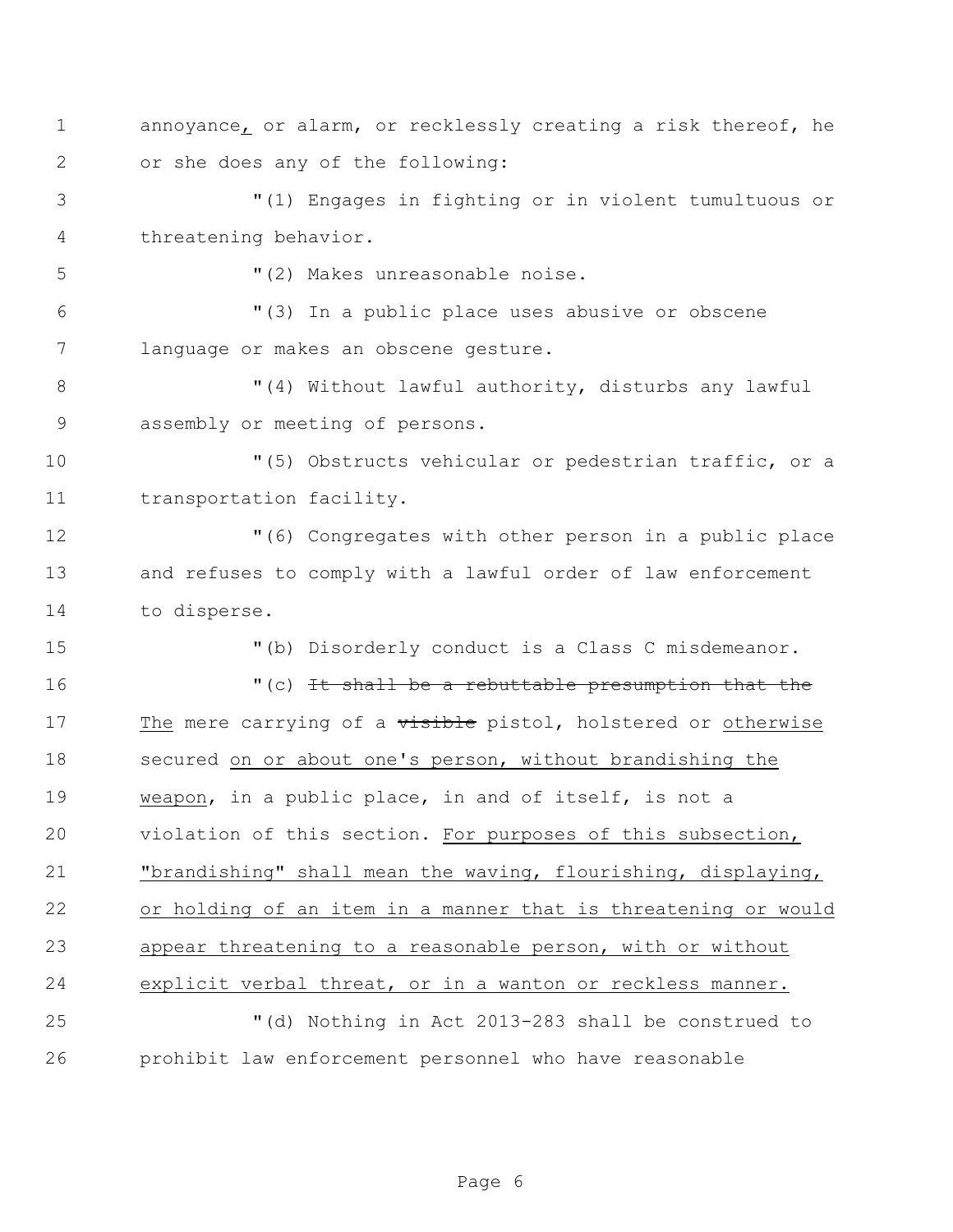suspicion from acting to prevent a breach of the peace or from taking action to preserve public safety.

"§13A-11-50.

4 TEXCEPT as otherwise provided in this Code, a A person who, in violation of this article, carries concealed 6 about his or her person a bowie knife or knife or instrument 7 of like kind or description or in a vehicle a pistol or 8 firearm of any other kind  $\sigma r$  an air gun shall, on conviction, 9 be fined not less than \$50.00 nor more than \$500.00, and may 10 also be imprisoned in the county jail or sentenced to hard **labor for the county for not more than six months** quilty of a Class B misdemeanor.

"§13A-11-61.2.

 "(a) In addition to any other place limited or 15 prohibited by state or federal law, a person, including a 16 person with a permit issued under Section 13A-11-75(a)(1) or recognized under Section 13A-11-85, may not knowingly possess or carry a firearm in any of the following places without the express permission of a person or entity with authority over the premises:

 "(1) Inside the building of a police, sheriff, or highway patrol station.

 "(2) Inside or on the premises of a prison, jail, halfway house, community corrections facility, or other detention facility for those who have been charged with or convicted of a criminal or juvenile offense.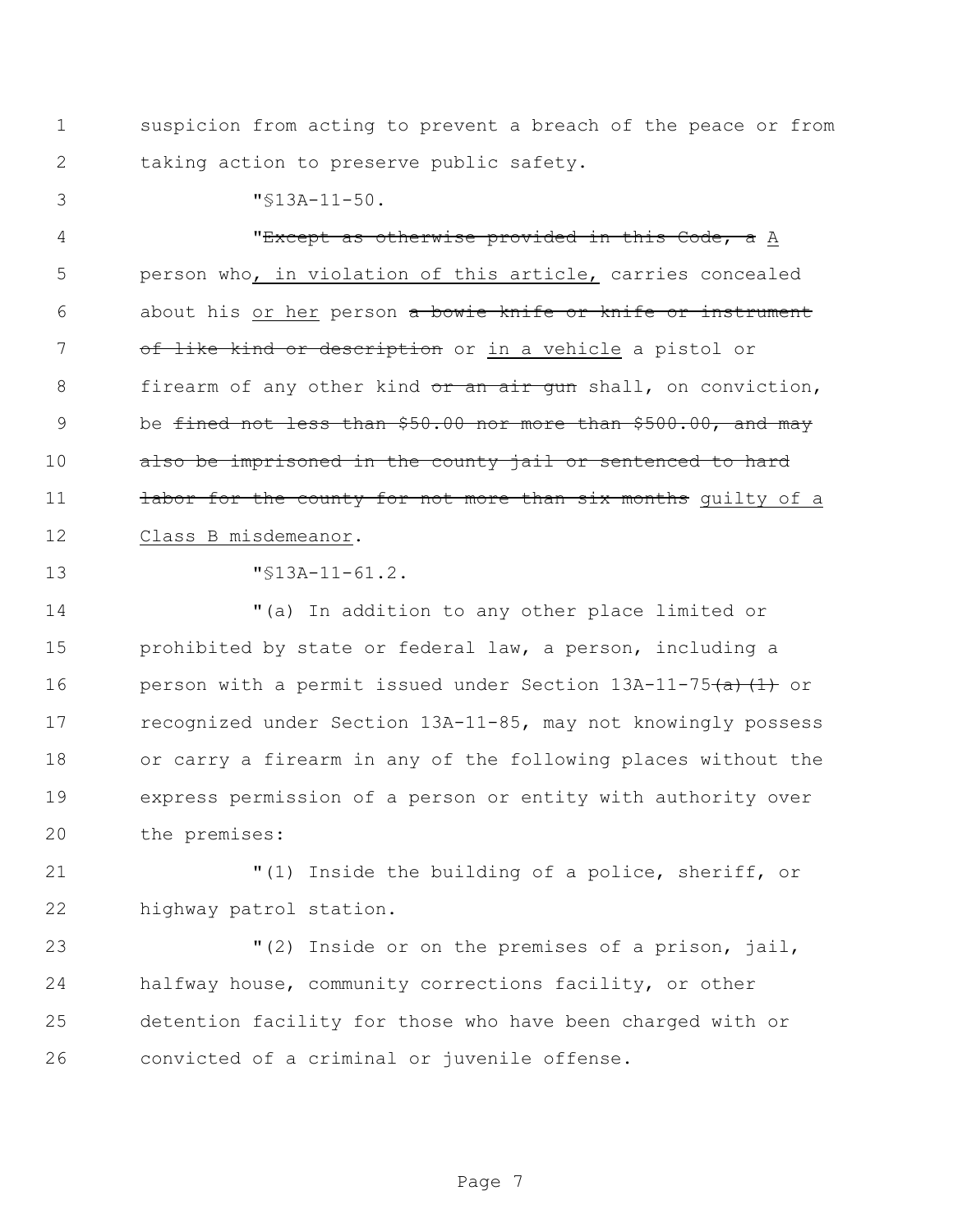1 The M(3) Inside a facility which that provides inpatient or custodial care of those with psychiatric, mental, or emotional disorders.

4 "(4)a. Inside a courthouse, courthouse annex, a 5 building in which a district attorney's office is located, or a building in which a county commission or city council is currently having a regularly scheduled or specially called meeting or the primary office of any elected official.

 "b. For purposes of this subdivision, "courthouse annex" means either of the following:

 "1. A building constructed, purchased, or repurposed as part of a courthouse complex, judicial complex, or probate court, for so long as the building is actively and regularly used for that purpose.

 "2. A building or part of a building that, by order of any judge or probate judge, is having regularly scheduled or specially called judicial proceedings. A building or part of a building that is a courthouse annex pursuant to this subparagraph shall be a courthouse annex only for the duration 20 of the judicial proceedings and any other related activities 21 that the judge orders necessary.

 "(5) Inside any facility hosting an athletic event not related to or involving firearms which is sponsored by a private or public elementary or secondary school or any private or public institution of postsecondary education, unless the person has a permit issued under Section 27 13A-11-75<del>(a)(1)</del> or recognized under Section 13A-11-85.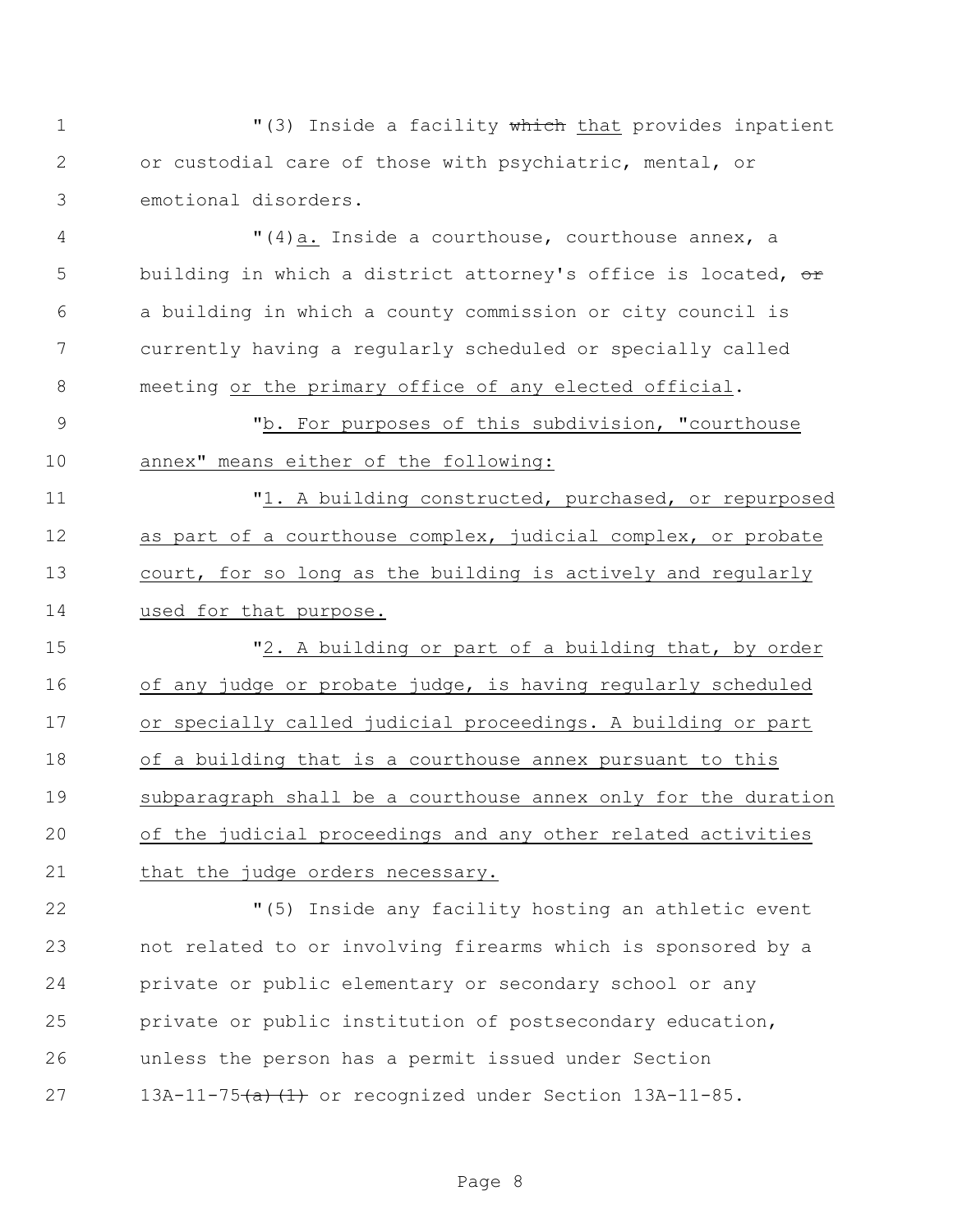"(6) Inside any facility hosting a professional athletic event not related to or involving firearms, unless 3 the person has a permit issued under Section  $13A-11-75(a)(1)$ or recognized under Section 13A-11-85.

 "(b)(1) Notwithstanding the provisions of subsection (a), and in addition to any other place where possession of a firearm or a pistol is prohibited by federal or state law or may be prohibited pursuant to federal or state law, including, but not limited to, Section 13A-11-52, a person, including a 10 person with a permit issued under Section 13A-11-75(a)(1) or 11 recognized under Section 13A-11-85, may not, without the express permission of a person or entity with authority over 13 the premises, may not knowingly possess or carry a firearm inside any building or facility to which access of unauthorized persons and prohibited articles is limited during normal hours of operation by the continuous posting of guards 17 and the use of other security features, including, but not limited to, magnetometers, key cards, biometric screening devices, or turnstiles or other physical barriers that prevent 20 all persons entering the facility from bringing prohibited items into the facility.

 "(2) It is not a violation of subsection (a) or (b) to knowingly possess or carry a firearm at a location described in subsection (a) or (b) if the location is also a sheriff's office that issues pistol permits and the pistol 26 remains inside of a locked vehicle at all times while the person is on the premises.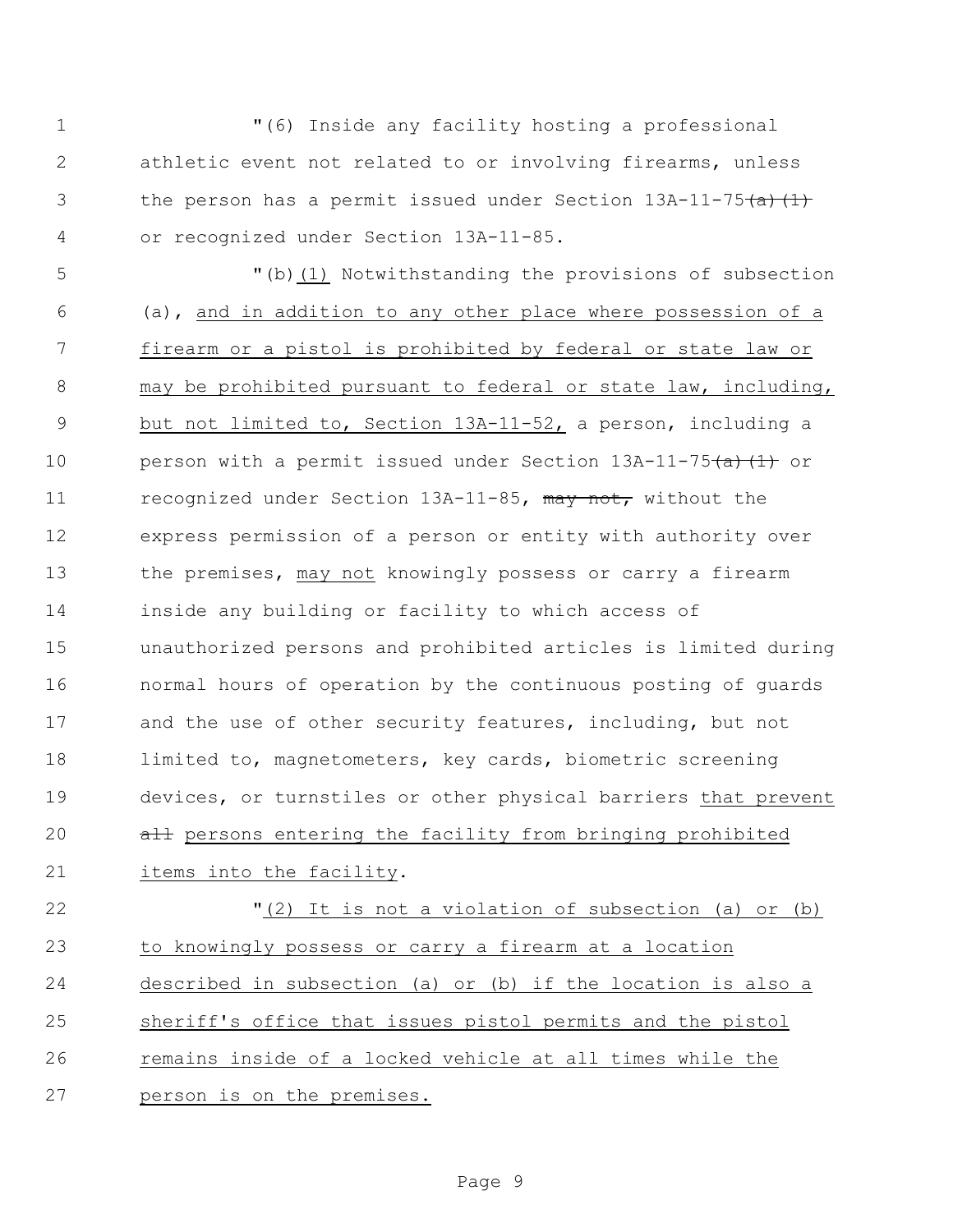"(3) Nothing in this subsection otherwise restricts the possession, transportation, or storage of a lawfully possessed firearm or ammunition in an employee's privately owned motor vehicle while parked or operated in a public or private parking area provided the employee complies with the requirements of Section 13A-11-90.

 "(c) The person or entity with authority over the premises set forth in subdivisions (1) to (6), inclusive, of subsection (a) and subsection (b) shall place a notice at the public entrances of such premises or buildings alerting those entering that firearms are prohibited.

 "(d) Except as provided in subdivisions (5) and (6) 13 of subsection (a), any Any firearm on the premises of any facility set forth in subdivision (1) of subsection (a), or subdivisions (4) to (6) inclusive, of subsection (a), or 16 subsection (b) must shall be kept from ordinary observation and locked within a compartment or in the interior of the person's motor vehicle or in a compartment or container securely affixed to the motor vehicle.

 "(e) A violation of subsection (a), (b), or (d) is a Class C misdemeanor.

 "(f) This section shall not prohibit any person from possessing a firearm within the person's residence or during ingress or egress thereto.

 "(g) Prohibitions regarding the carrying of a firearm under this section shall not apply to law enforcement officers engaged in the lawful execution of their official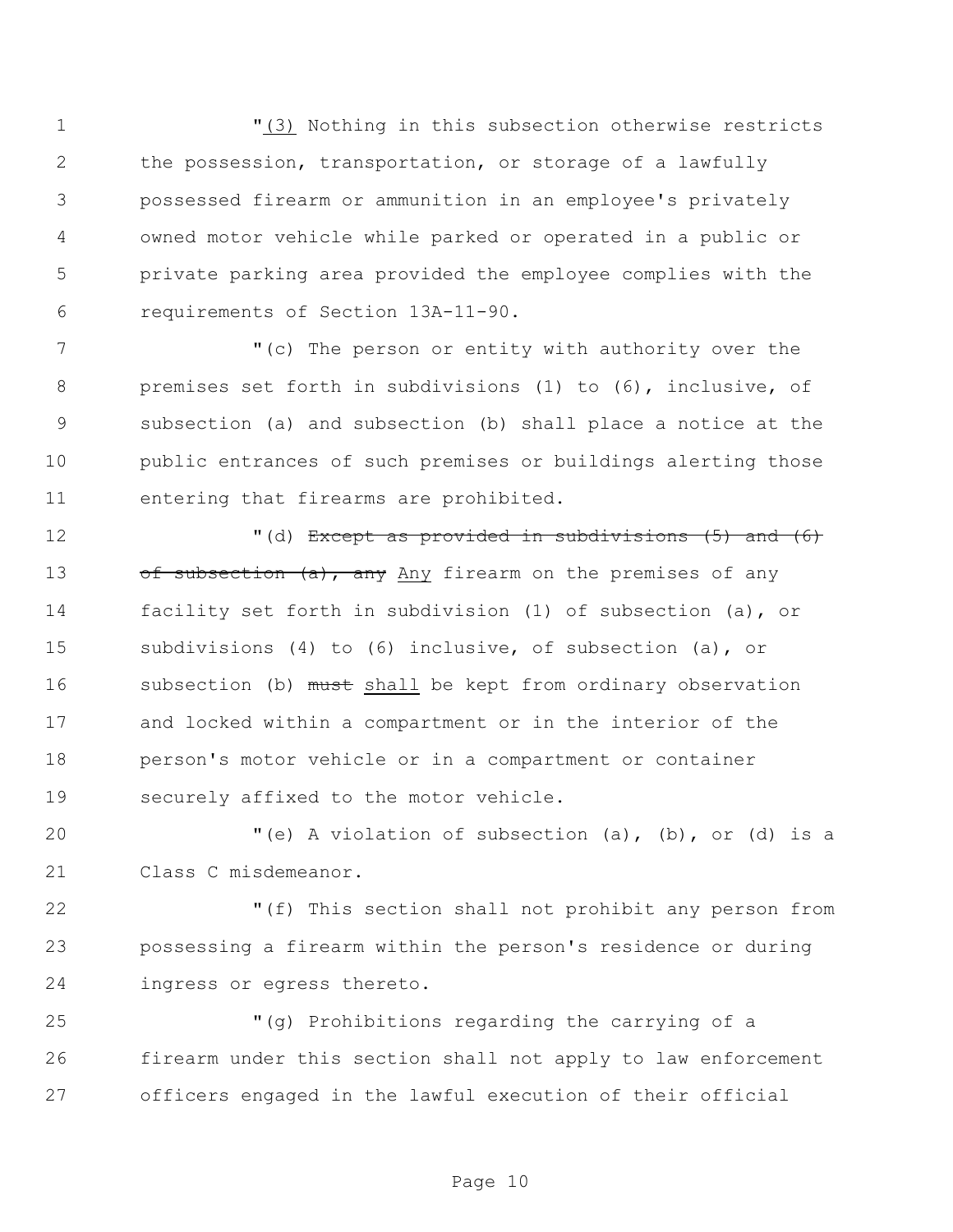duties or a qualified retired law enforcement officer. For purposes of this section, qualified retired law enforcement officer shall mean a retired officer who meets all of the following requirements:

 "(1) Was separated from service in good standing from service with a public agency as a law enforcement officer.

8 TM (2) Before separation, was authorized by law to engage in or supervise the prevention, detection, investigation, or prosecution of, or the incarceration of any person for, any violation of law, and had statutory powers of arrest.

 "(3) Before separation, served as a law enforcement officer for an aggregate of 10 years or more and separated from service with such agency, after completing any applicable probationary period of such service, due to a service-connected disability, as determined by the agency.

 "(4) During the most recent 12-month period, has met, at the expense of the individual, the standards for qualification in firearms training for active law enforcement officers, as determined by the former agency of the individual, the state in which the individual resides or, if the state has not established such standards, either a law enforcement agency within the state in which the individual resides or the standards used by a certified firearms instructor that is qualified to conduct a firearms qualification test for active duty officers within that state.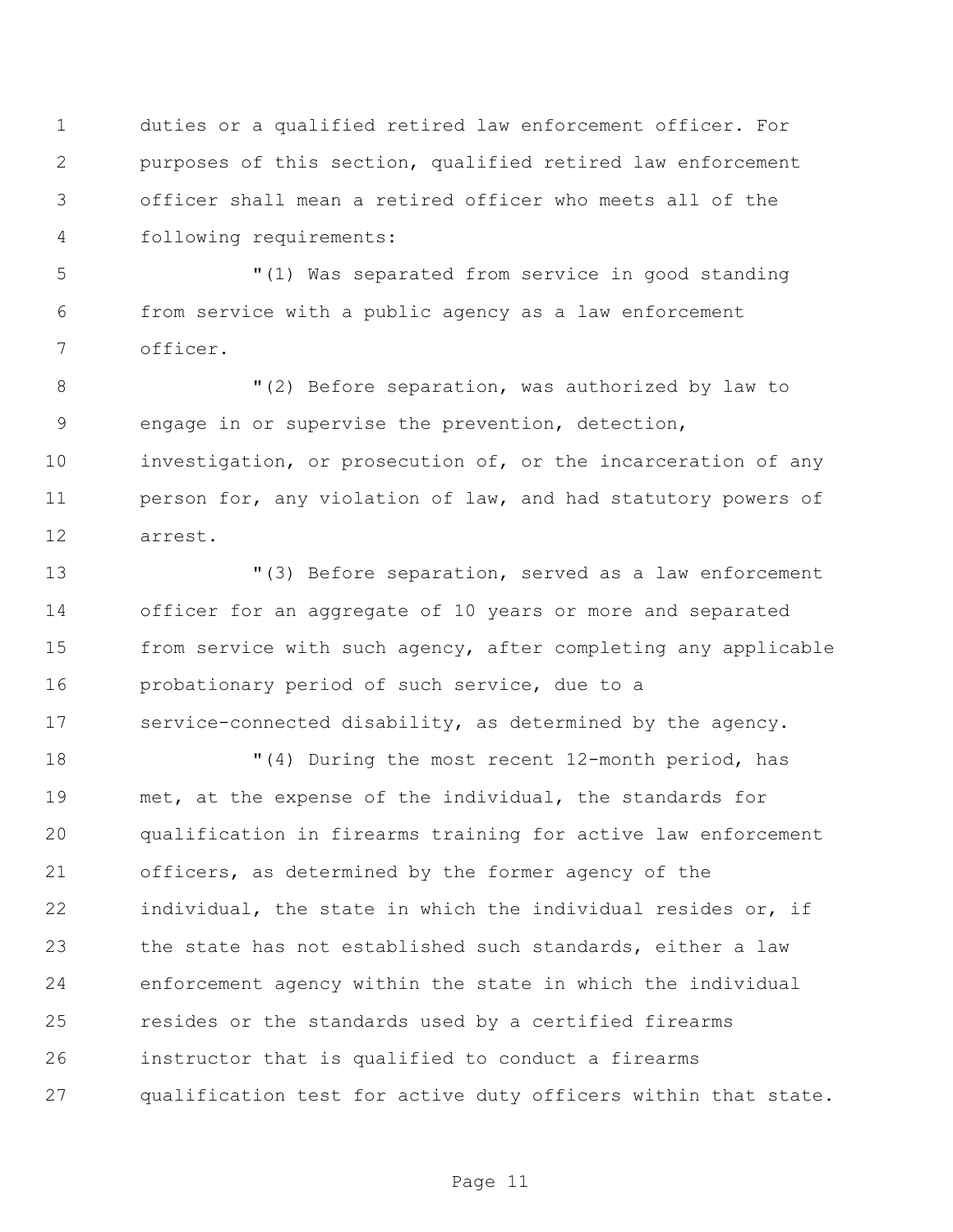"(5) Has not been officially found by a qualified medical professional employed by the agency to be unqualified for reasons relating to mental health, and as a result, will not be issued the photographic identification described in subdivision (8) and has not entered into an agreement with the agency from which the individual is separating from service in which that individual acknowledges he or she is not qualified under this section for reasons relating to mental health and for those reasons will not receive or accept the photographic 10 identification as described in subsection subdivision (8). "(6) Is not under the influence of alcohol or another intoxicating or hallucinatory drug or substance. "(7) Is not prohibited by state or federal law from receiving a firearm. "(8) Is carrying any of the following identification documents:

 "a. A photographic identification issued by the agency from which the individual separated from service as a law enforcement officer that identifies the person as having been employed as a police officer or law enforcement officer and indicates that the individual has, not less recently than one year before the date the individual is carrying the concealed firearm, been tested or otherwise found by the agency to meet the active duty standards for qualification in firearms training as established by the agency to carry a firearm of the same type as the concealed firearm.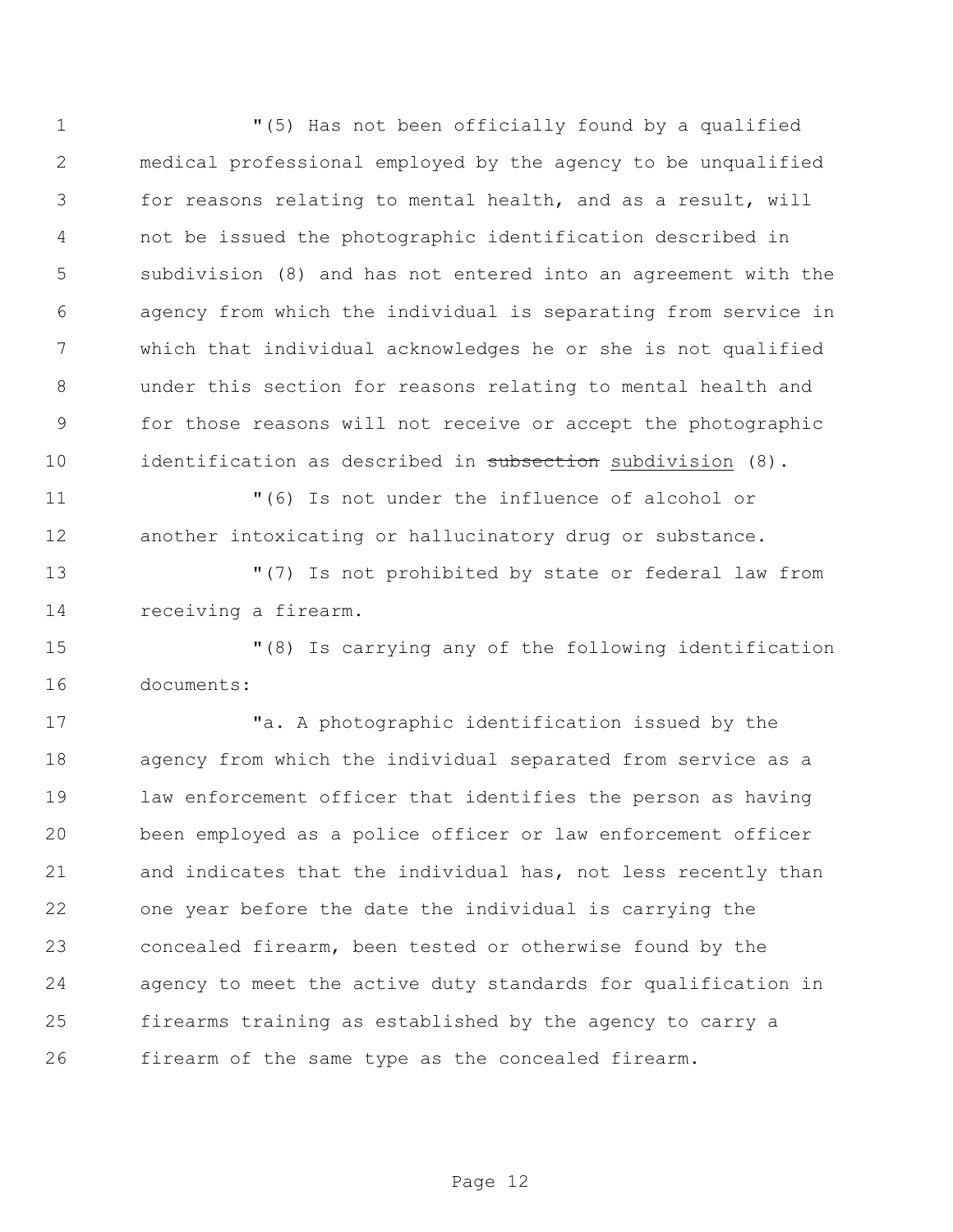"b. A photographic identification issued by the agency from which the individual separated from service as a law enforcement officer that identifies the person as having been employed as a police officer or law enforcement officer, and a certification issued by the state in which the individual resides or by a certified firearms instructor who is qualified to conduct a firearms qualification test for active duty officers within that state that indicates that the individual, not less than one year before the date the individual is carrying the concealed firearm, has been tested or otherwise found by the state or a certified firearms instructor who is qualified to conduct a firearms qualification test for active duty officers within that state to have met either of the following:

 "1. The active duty standards for qualification in firearms training, as established by the state, to carry a firearm of the same type as the concealed firearm.

18 T2. If the state has not established such standards, standards set by any law enforcement agency within that state to carry a firearm of the same type as the concealed firearm.

 "(h) Nothing in this section shall be construed to authorize the carrying or possession of a firearm where prohibited by federal law.

"§13A-11-62.

 "For purposes of this division, the following terms shall have the following meanings, unless the context clearly indicates otherwise: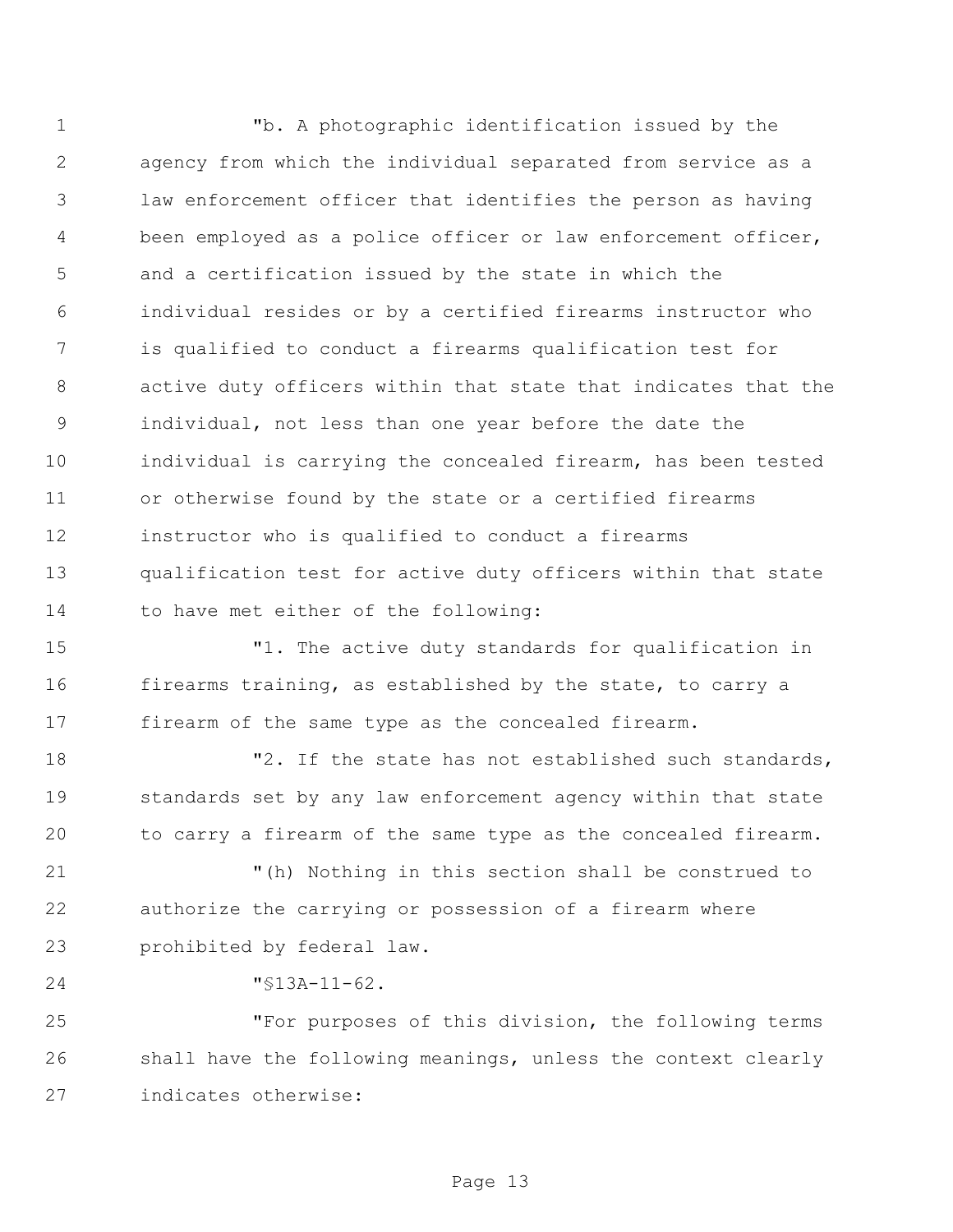"(1) FIREARM. Definition is same as provided in As 2 defined under Section 13A-8-1<del>(4)</del>.

 "(2) RIFLE. Any weapon designed or redesigned, made or remade, and intended to be fired from the shoulder and designed or redesigned and made or remade to use the energy of the explosive in a fixed metallic cartridge to fire only a single projectile through a rifled bore for each pull of the trigger.

9 "<del>(3)</del> (5) SHOTGUN. A weapon designed or redesigned, 10 made or remade, and intended to be fired from the shoulder and 11 designed or redesigned and made or remade to use the energy of the explosive in a fixed shotgun shell to fire through a 13 smooth bore either a number of ball shot or a single projectile for each single pull of the trigger.

**THE CHORT-BARRELED RIFLE.** A rifle having one or more barrels less than 16 inches in length and any weapon made from a rifle (whether by alteration, modification, or otherwise) if such weapon, as modified, has an overall length of less than 26 inches.

20 "
(4) SHORT-BARRELED SHOTGUN. A shotgun having one or more barrels less than 18 inches in length and any weapon made from a shotgun (whether by alteration, modification, or otherwise) if such weapon as modified has an overall length of less than 26 inches.

"§13A-11-71.

26 "Any person who commits or attempts to commit  $\overline{ff}$  any **person shall commit or attempt to commit** a crime of violence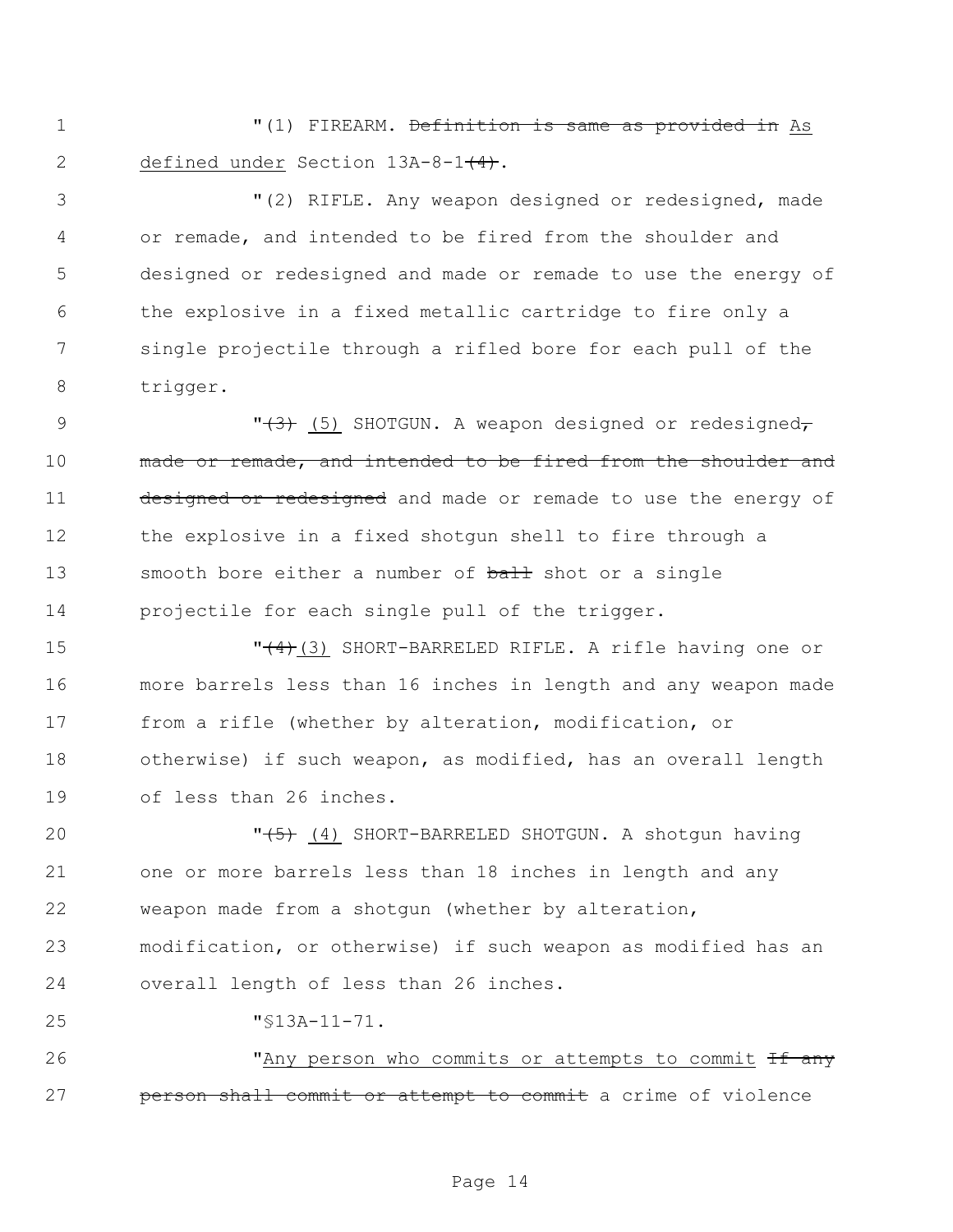1 when armed with a pistol, he may, in addition to the 2 punishment provided for the crime, may additionally be 3 punished also as provided by this division. In the trial of a 4 person for committing or attempting to commit a crime of 5 violence, the fact that he was armed with a pistol and had no 6 **license to carry the same shall be prima facie evidence of his** 7 intention to commit said crime of violence.

8 "\\$13A-11-74.

9 The provisions of Section  $\frac{13A-11-73}{13A-11-72(c)}$ 10 shall not apply to marshals, sheriffs, prison and jail wardens 11 and their regularly employed deputies, policemen police 12 officers and other law enforcement officers of any state or 13 political subdivision thereof, or to the members of the Army, 14 Navy or, Marine Corps, Air Force, or Space Force of the United 15 States or of the National Guard, or to the members of the 16 National Guard organized reserves or state guard organizations 17 when on duty or going to or from duty, or to the regularly 18 enrolled members of any organization duly authorized to 19 purchase or receive such the weapons from the United States or 20 from this state; provided, that such those members are at or 21 are going to or from their places of assembly or target 22 practices, or to officers or employees of the United States 23 duly authorized to carry a pistol, or to any person engaged in 24 manufacturing, repairing, or dealing in pistols, or the agent 25 or representative of such a person possessing, using, or 26 carrying a pistol in the usual or ordinary course of such 27 pistol manufacturing, repairing, or dealing business, or to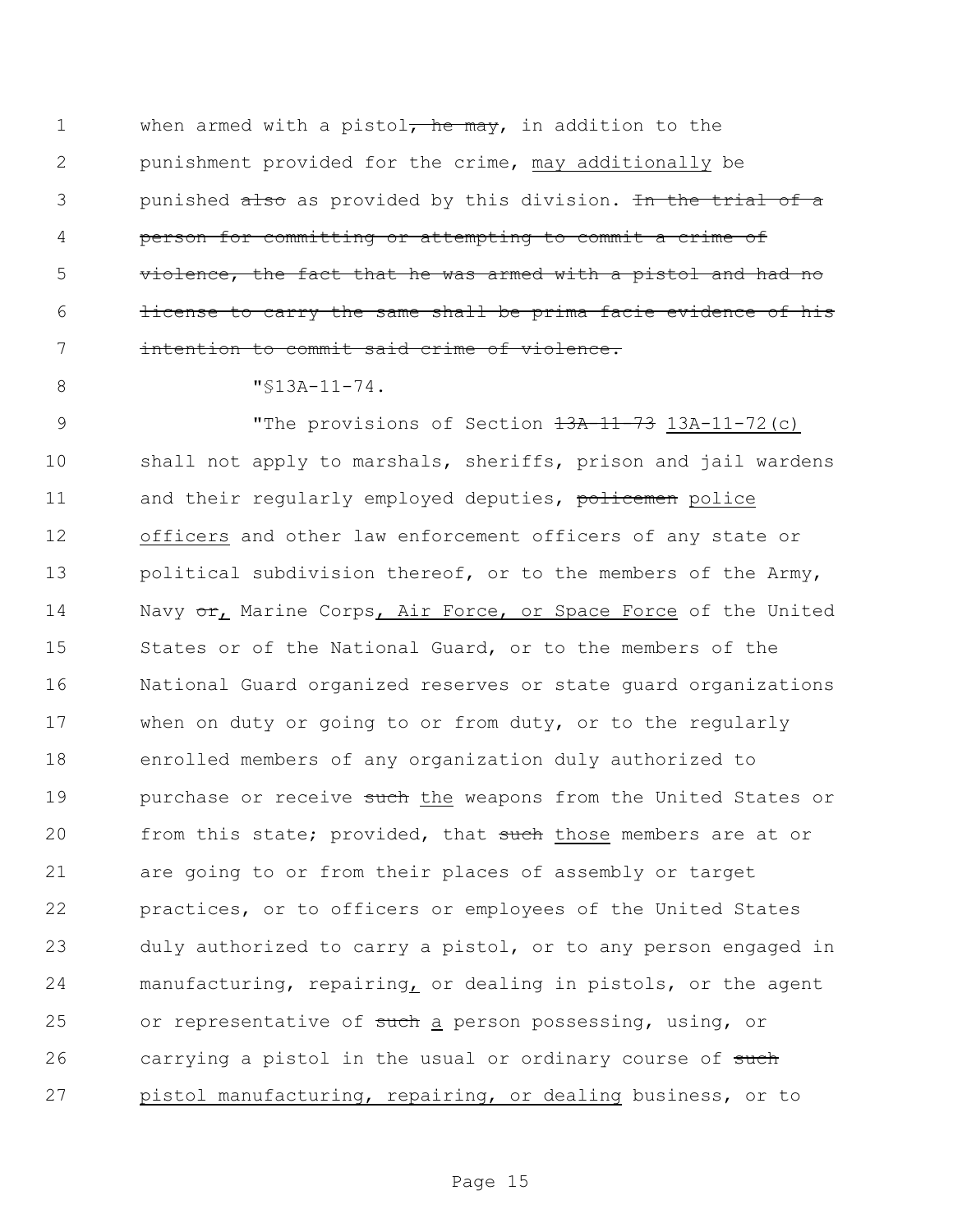any common carrier, except taxicabs, licensed as a common carrier, or to any person permitted by law to possess a pistol while carrying it unloaded in a secure wrapper, from the place of purchase to his or her home or place of business, or to or from a place of repair or in moving from one place of abode or business to another.

"§13A-11-85.

8 The M<sub>(a)</sub> A person licensed to carry a handgun in any state shall be authorized to carry a handgun in this state. This section shall apply to a license holder from another state only while the license holder is not a resident of this state. A license holder from another state shall carry the handgun in compliance with the laws of this state. The issuance of a permit to carry a pistol pursuant to Section 13A-11-75 or the recognition of a nonresident license under this section does not impose a general prohibition on the carrying of a pistol without a permit.

18 The Attorney General is authorized to may enter into reciprocal agreements with other states for the mutual recognition of licenses to carry handguns and shall periodically publish a list of states which recognize licenses issued pursuant to Section 13A-11-75.

"§13A-11-90.

 "(a) Except as provided in subdivision (b), a public or private employer may restrict or prohibit its employees, including those with a permit issued or recognized under Section 13A-11-75, from carrying firearms while on the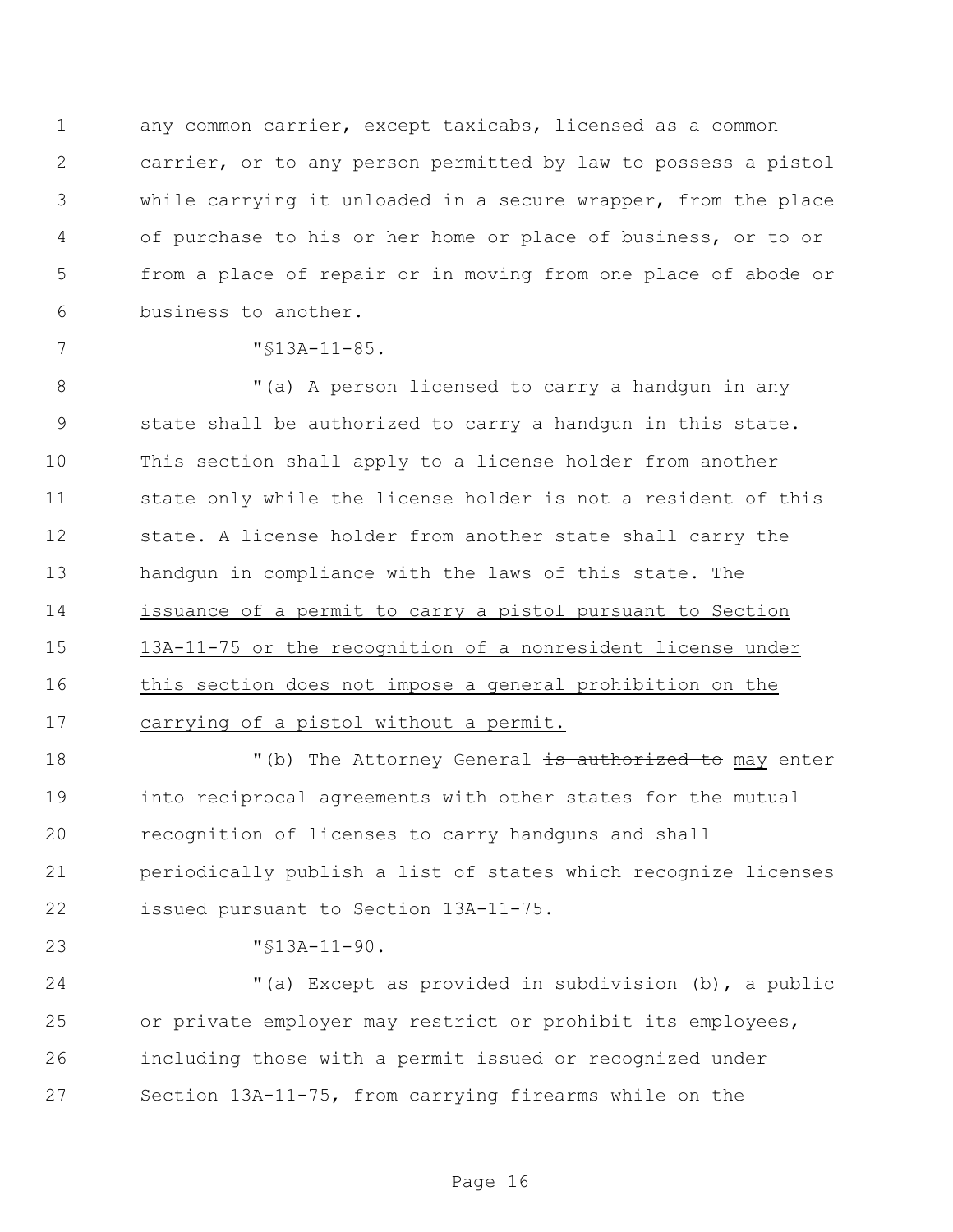employer's property or while engaged in the duties of the person's employment.

 "(b)(1)A public or private employer may not restrict or prohibit the transportation or storage of a lawfully 5 possessed firearm pistol or ammunition for that pistol in an employee's privately owned motor vehicle while parked or 7 operated in a public or private parking area; provided, that the employee satisfies all of the following conditions: "a. The motor vehicle is operated or parked in a location where it is otherwise permitted to be. "b. The pistol is either of the following: 12 T1. In a motor vehicle attended by the employee, kept from ordinary observation within the person's motor vehicle. 15 "2. In a motor vehicle unattended by the employee, kept from ordinary observation and locked within a compartment, container, or in the interior of the person's privately owned motor vehicle or in a compartment or container securely affixed to the motor vehicle. "(2) A public or private employer may not restrict or prohibit the transportation or storage of a lawfully possessed firearm legal for use for hunting in Alabama other than a pistol, or ammunition for that firearm, in an employee's privately owned motor vehicle while parked or operated in a public or private parking area if the employee satisfies all of the following: 27 The employee either: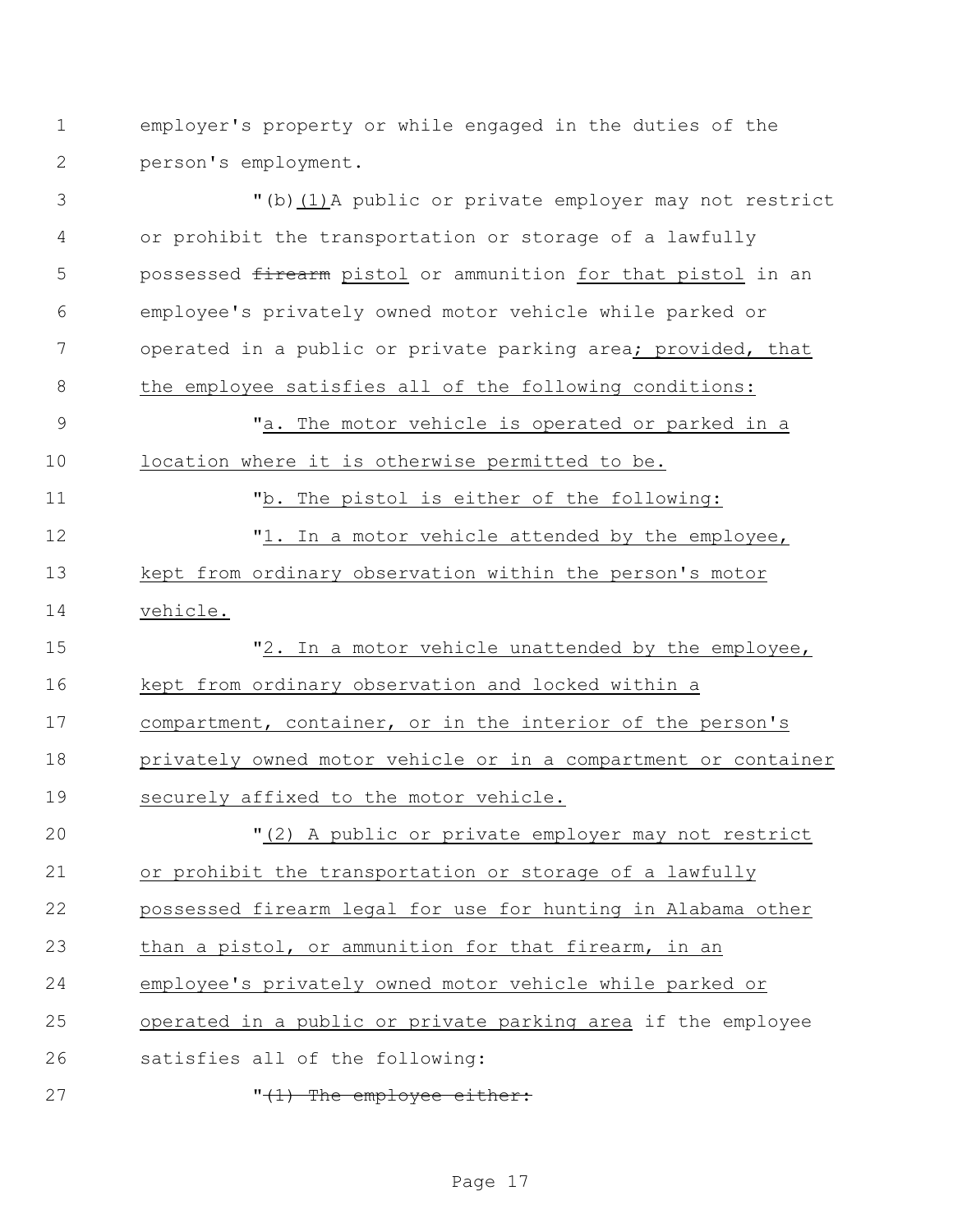1 "a. Has a valid concealed weapon permit; or 2 The Veapon is any firearm legal for use for 3 hunting in Alabama other than a pistol: 4 The employee possesses a valid Alabama is the employee possesses a valid Alabama 5 hunting license; 6 The With the weapon is unloaded at all times on the 7 property<del>;</del> 8 This c. It is during a season in which hunting is 9 permitted by Alabama law or regulation<del>;</del>. 10 Tiv. d. The employee has never been convicted of any 11 crime of violence as that term is defined in Section 12 13A-11-70, nor of any crime set forth in Chapter 6 of Title 13 13A, nor is subject to a Domestic Violence Order, as that term 14 is defined in Section 13A-6-141<del>;</del>. 15  $\ldots$   $\ldots$   $\ldots$  The employee does not meet any of the factors 16 set forth in Section  $13A-11-75(a)$  (1)  $a.1-8$ ; and 17 The . The employee has no documented prior 18 workplace incidents involving the threat of physical injury or 19 which resulted in physical injury. 20  $\frac{1}{2}$   $\frac{1}{2}$  f. The motor vehicle is operated or parked in a 21 location where it is otherwise permitted to be. 22  $\sqrt{3}$ , The firearm is either of the following: 23 Ta. 1. In a motor vehicle attended by the employee, 24 kept from ordinary observation within the person's motor 25 vehicle. 26 The 2. In a motor vehicle unattended by the 27 employee, kept from ordinary observation and locked within a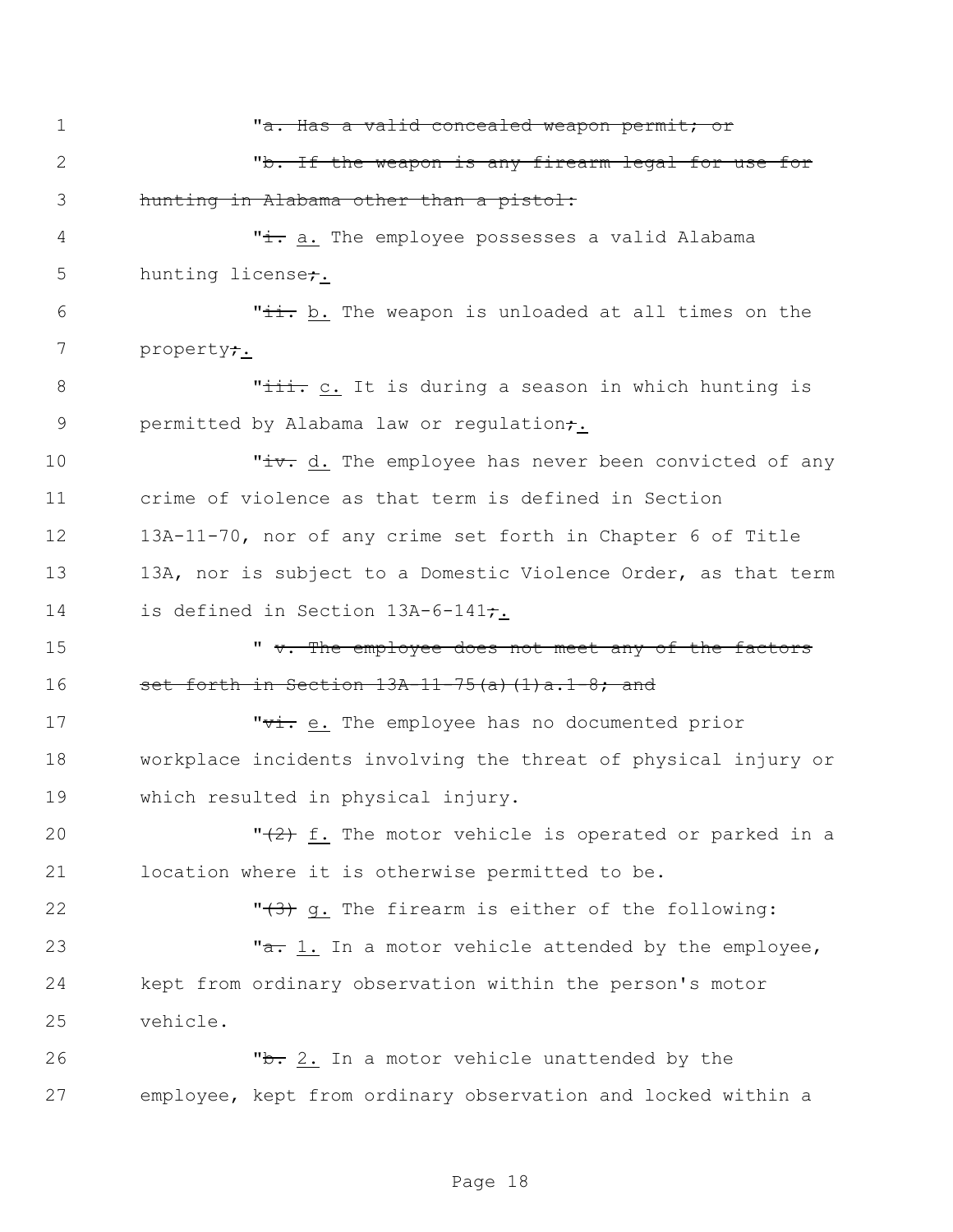compartment, container, or in the interior of the person's privately owned motor vehicle or in a compartment or container securely affixed to the motor vehicle.

 "(c) If an employer believes that an employee 5 presents a risk of harm to himself/herself himself, herself, or to others, the employer may inquire as to whether the employee possesses a firearm in his or her private motor vehicle. If the employee does possess a firearm in his or her private motor vehicle on the property of the employer, the employer may make any inquiry necessary to establish that the employee is in compliance with subsection (b).

 "(1) If the employee is not in compliance with subsection (b), the employer may take adverse employment action against the employee, in the discretion of the employer.

 "(2) If the employee has been in compliance with subsection (b) at all times, the employer may not take adverse employment action against the employee based solely on the presence of the firearm.

 "(d) If an employer discovers by other means that an employee is transporting or storing a firearm in his or her private motor vehicle, the employer may not take any adverse employment action against the employee based solely on the possession of that firearm if the employee has complied with the requirements in subsection (b).

 "(e) Nothing in this section shall prohibit an employer from reporting to law enforcement a complaint based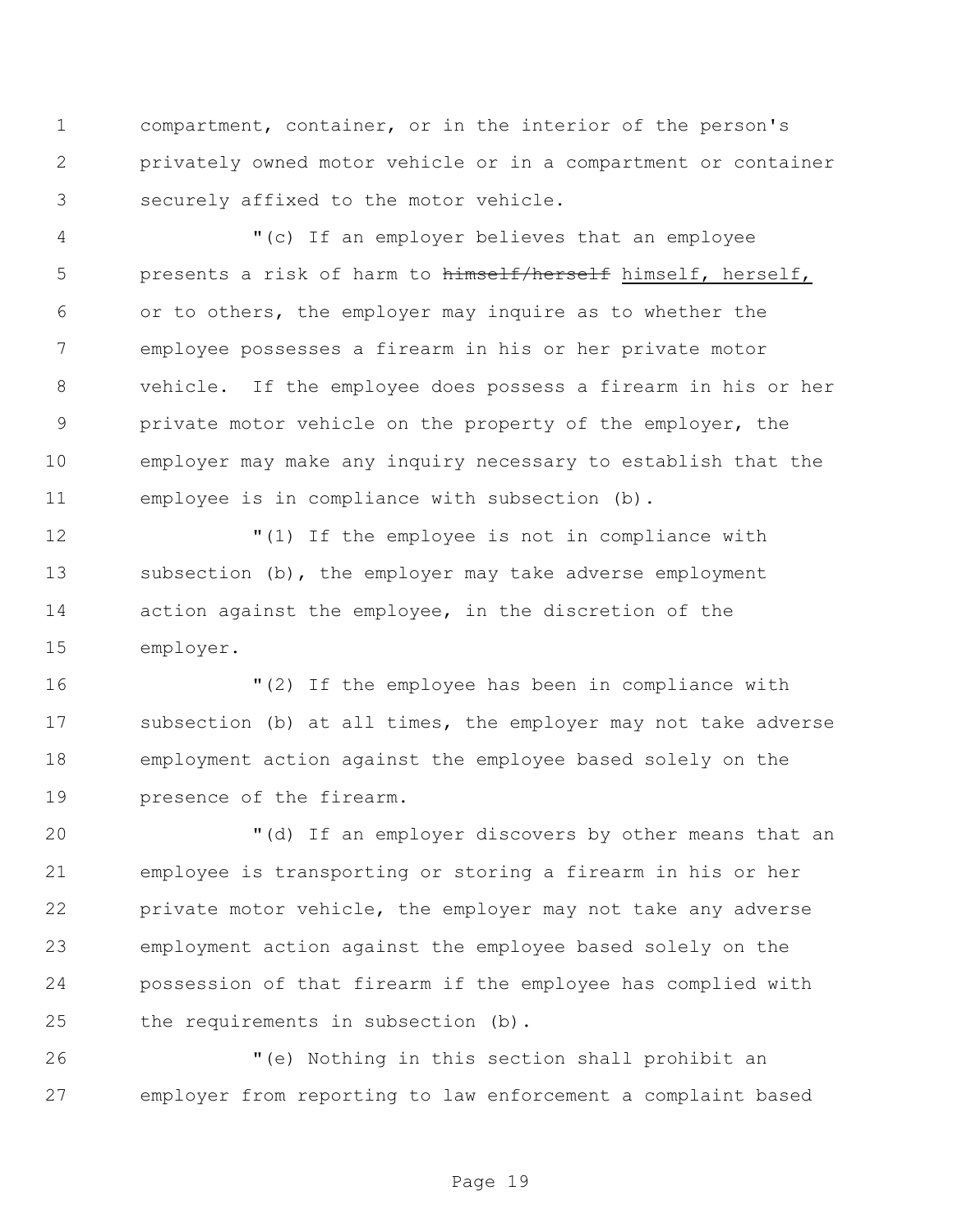upon information and belief that there is credible evidence of any of the following:

 "(1) That the employee's motor vehicle contains: "a. A firearm prohibited by state or federal law. "b. Stolen property or a prohibited or illegal item other than a firearm.

7 The M(2) A threat made by an employee to cause bodily 8 harm to themselves or others.

 "(f) If law enforcement officers, pursuant to a valid search warrant or valid warrantless search based upon probable cause, exigent circumstances, or other lawful exception to the search warrant requirement, discover a firearm prohibited by state or federal law, stolen property, or a prohibited or illegal item other than a firearm, the employer may take adverse employment action against the employee.

17 "(g) However, Notwithstanding subsection (f), if the employee has fully complied with the requirements of subsection (b) and does not possess a firearm prohibited by state or federal law, that employee is entitled to recovery as specified in this subsection for any adverse employment action against the employee. If demand for the recovery has not been satisfied within 45 calendar days, the employee may file a civil action in the appropriate court of this state against the public or private employer. A plaintiff is entitled to seek an award of all of the following: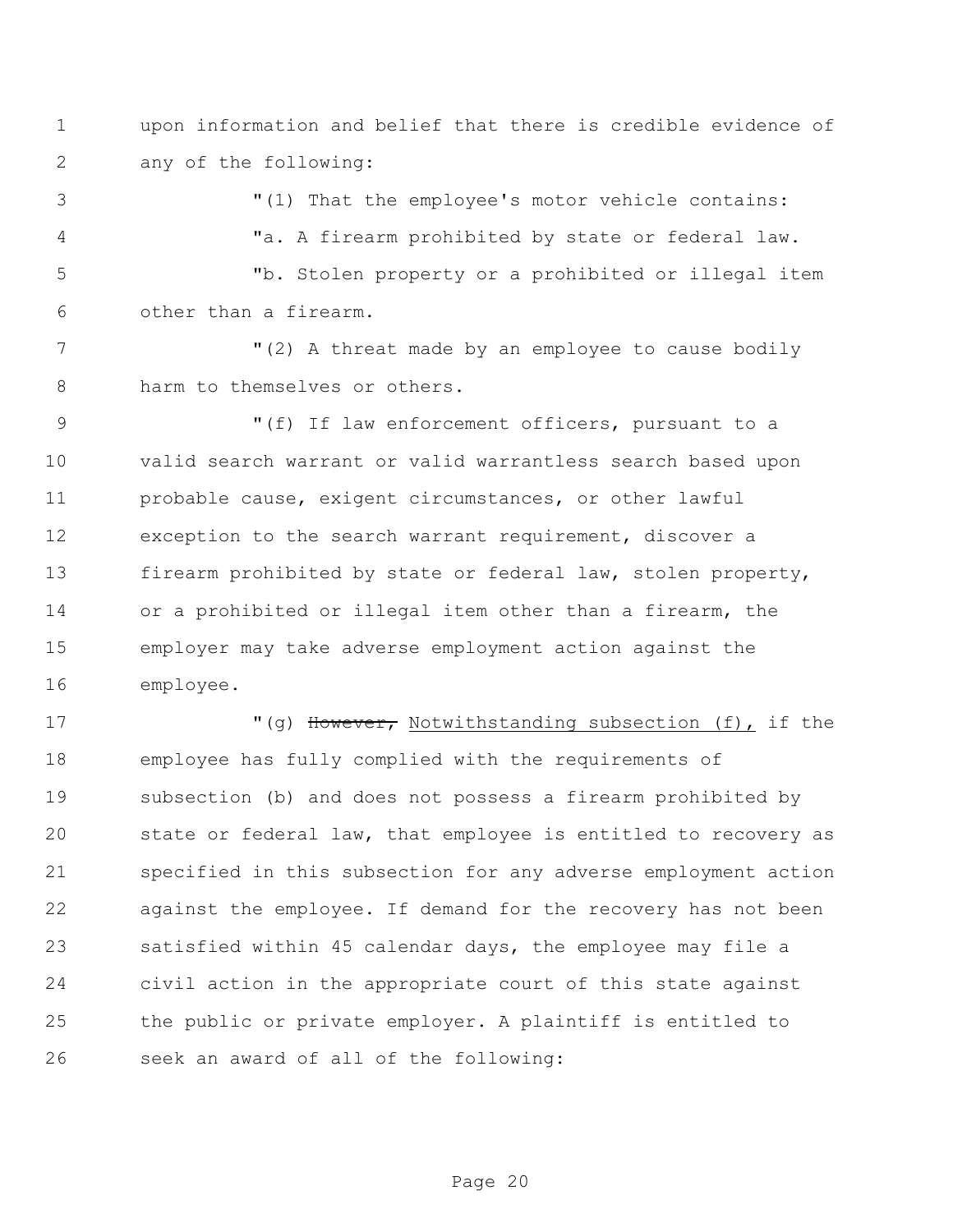"(1) Compensation, if applicable, for lost wages or benefits.

 "(2) Compensation, if applicable, for other lost remuneration caused by the termination, demotion, or other adverse action.

6 The license requirements set forth in sections  $(b)$   $(1)a$ , and  $(b)$   $(1)b$ ,  $\vdots$ , subdivision (b)  $(1)$  are for the purposes of this section only in order to determine whether an employee may transport or store a lawfully possessed firearm or ammunition in an employee's privately owned motor vehicle while parked or operated in a public or private parking area owned by the employer and shall not be construed to otherwise expand the requirements for the lawful possession of a firearm. These requirements shall not be interpreted to mean that the laws of the State of Alabama create any new connection between the possession of a hunting license and the 17 right of a citizen to keep and bear arms.

 "(i) Prohibitions regarding the carrying of a firearm under this section shall not apply to law enforcement officers engaged in the lawful execution of their official duties.

 "(j) Nothing in this section shall be construed to authorize the transportation, carrying, storing, or possession 24 of a firearm or ammunition where prohibited by federal law."

 Section 2. The issuance of a permit to carry a pistol pursuant to Section 13A-11-75, Code of Alabama 1975, or the recognition of a nonresident license pursuant to Section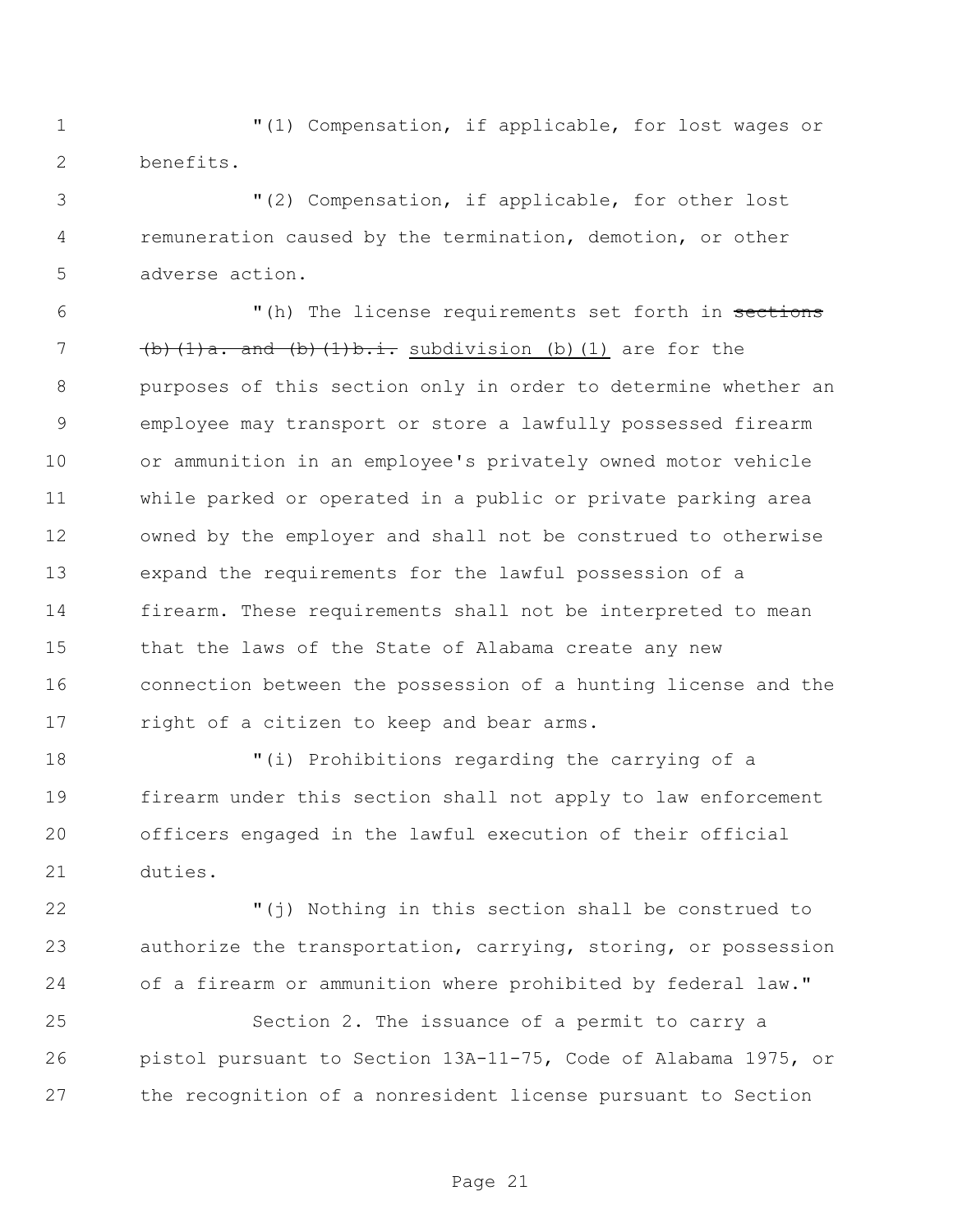13A-11-85, Code of Alabama 1975, does not impose a general prohibition on the carrying of a pistol without a permit.

 Section 3. Any person who knowingly possesses a pistol or firearm concealed on or about his or her person or in a vehicle occupied by the person, and who is asked by a law enforcement officer operating in the line or scope of his or her official duties whether he or she is armed with a concealed pistol or firearm, shall immediately inform the law enforcement officer that the person is in possession of a pistol or firearm.

 Section 4. (a) A person who is the driver or occupant of any motor vehicle that is stopped as a result of a traffic stop or as a result of a stop for another law enforcement purpose and who is transporting or has a loaded handgun in the motor vehicle or commercial motor vehicle shall not knowingly touch the handgun with his or her hands or fingers at any time after a person known to be a law enforcement officer begins approaching and before the law enforcement officer terminates contact with the person, unless the person has contact with the loaded handgun pursuant to, and in accordance with, directions given by the law enforcement officer.

 (b) A violation of this section is a Class A misdemeanor.

 Section 5. (a) If at any time during an investigation a law enforcement officer acting in the lawful discharge of the officer's official duties has a reasonable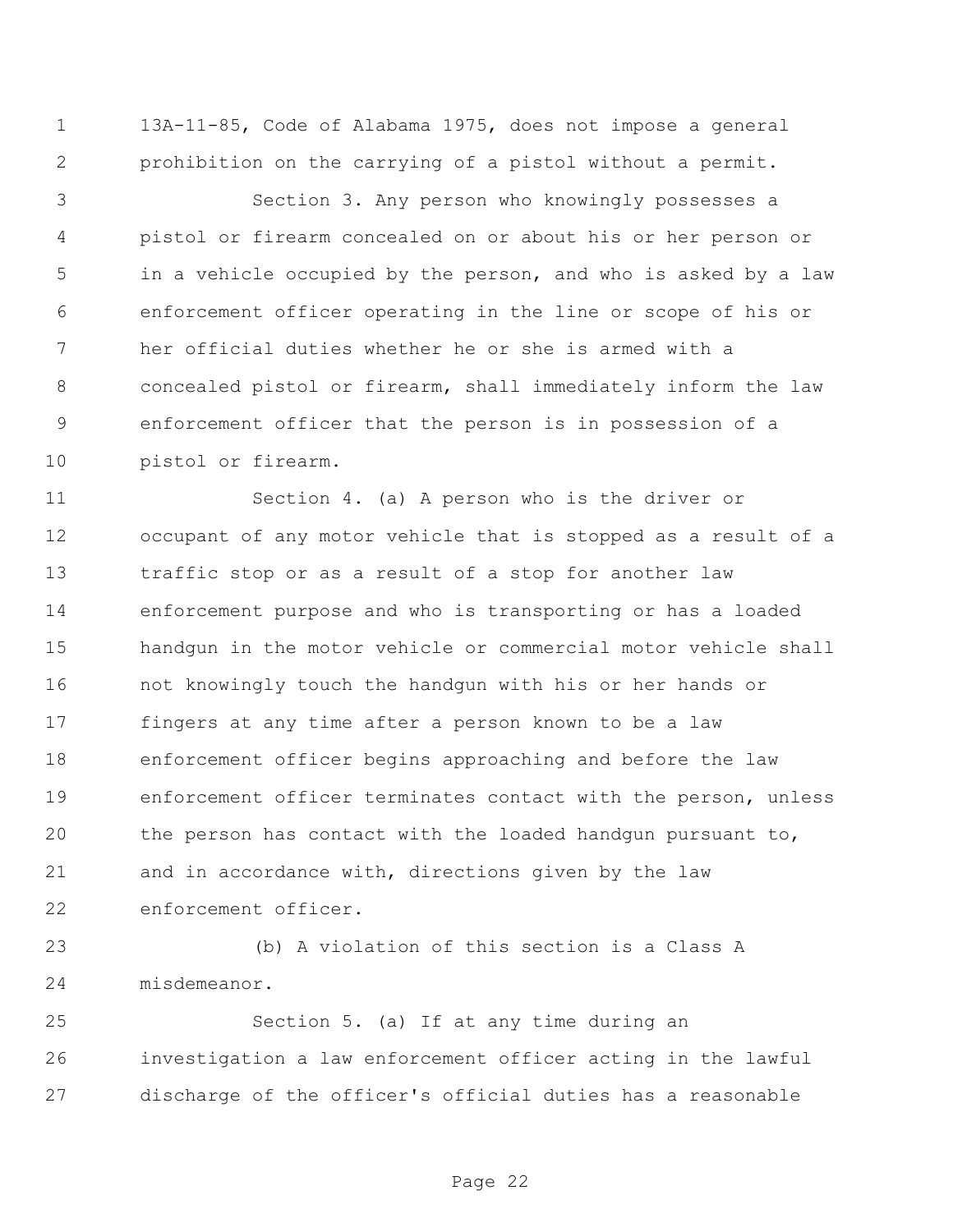suspicion that an individual is engaged or is about to be engaged in criminal conduct, or the officer determines that a reasonable person would believe that it is necessary for the protection of the officer, individual, or any other individual, the officer may temporarily take into custody the firearm that could be used to engage in criminal conduct or to cause harm to the officer, individual, or any other individual.

 (b) While the firearm is in the law enforcement officer's possession, and if the officer has a reasonable suspicion that an individual is engaged or is about to be engaged in criminal conduct, the law enforcement officer may conduct a search of any available local, state, or federal criminal history and weapons databases to determine whether the individual is prohibited from possessing the firearm or whether the firearm should not be returned to the individual pursuant to state or federal law.

 (c) The law enforcement officer shall return the firearm to the individual before discharging the individual from the scene if the officer determines that both of the following are fulfilled:

 (1) The individual is not an immediate threat to the officer, individual, or any other individual.

 (2) The individual has not committed a violation that results in the arrest of the individual.

 Section 6. (a) There is created in the State Treasury a fund to be known as the Local Government Pistol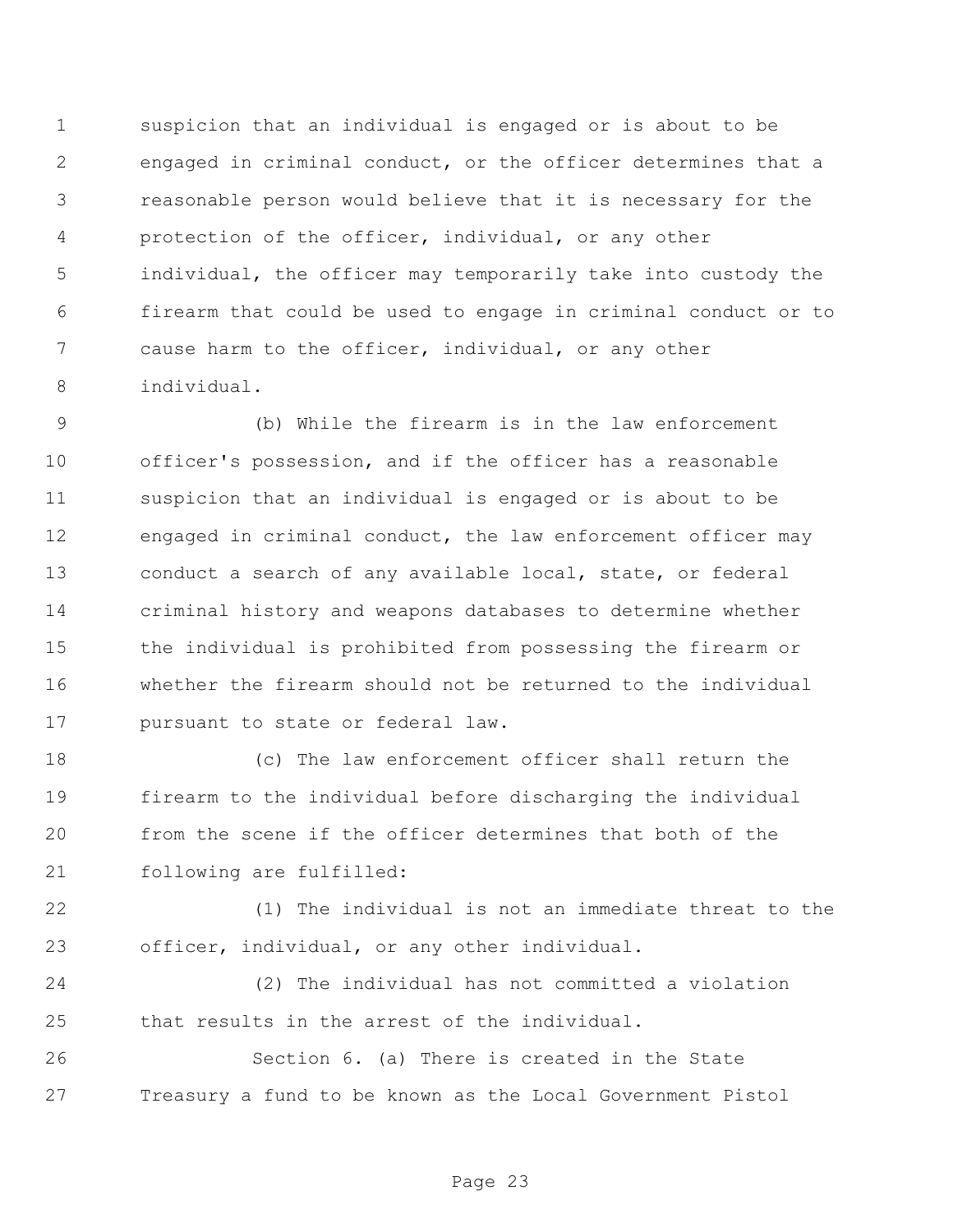Permit Revenue Loss Fund, into which there is automatically appropriated five million dollars (\$5,000,000) annually or so much as necessary to maintain a balance of two million dollars (\$2,000,000) in the fund, at the beginning of each fiscal year for the three fiscal years following the effective date of this section. The fund shall consist of both of the following:

(1) All appropriations made to the fund.

 (2) Any gifts, grants, or donations made to the fund from any source.

 (b) The Alabama Department of Economic and Community Affairs shall use and expend the fund pursuant to subsection (c). Any necessary expenses of the department in implementing the provisions of this section shall also be paid out of the fund.

 (c)(1) The Alabama Department of Economic and Community Affairs may make quarterly grants to any county in which the sheriff has provided the required reports as set out in the Minimum Accounting Requirements for the Office of Sheriff established by the Department of Examiners of Public Accounts, specifically regarding the number of pistol permits purchased in that county and the revenue received from pistol permit fees issued pursuant to Section 13A-11-75, Code of Alabama 1975, for fiscal years 2022 and 2023. Any grants awarded to a county pursuant to this subsection may not exceed the amount of revenue received from pistol permit fees by that county in fiscal year 2022, as indicated within the reports to the Department of Examiners of Public Accounts. Any amounts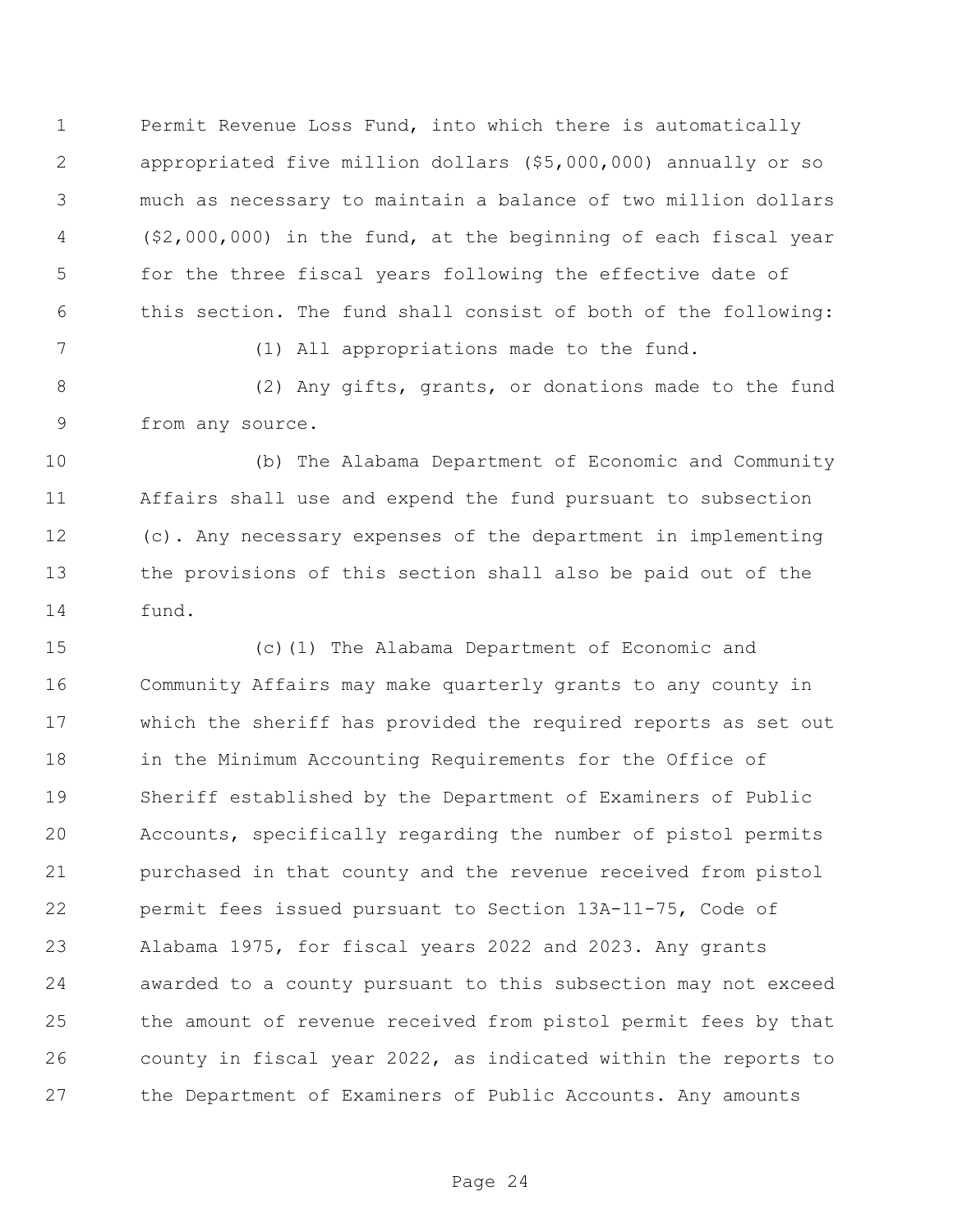exceeding these revenues shall be remitted back to the Local Government Pistol Permit Revenue Loss fund at the end of each fiscal year. Grant funds shall be used by a county only for the same purposes for which pistol permit fees were authorized to be expended within that county on the effective date of this section.

 (2) The Department of Economic and Community Affairs shall make grants under this subsection only to an office of sheriff that, at time of submission of a report to the Department of Examiners of Public Accounts pursuant to subdivision (1), has certified in writing that each pistol permit issued by that office of sheriff in the preceding quarter was issued only following completion of a background check through the National Instant Criminal Background Check System (NICS) and that the office of sheriff, within the preceding 12 months, has trained each employee, officer, or agent involved in the issuance of pistol permits on how and 18 when to perform a NICS background check.

 (d) No later than January 15, 2023, and thereafter on a quarterly basis, the Department of Examiners of Public Accounts shall provide all reports referenced in subsection (c) to the Department of Economic and Community Affairs.

 (e) This section shall be repealed four years following the effective date of this section. At that time, any monies remaining in the fund that are not committed for the purpose of this section shall be transferred to the State General Fund.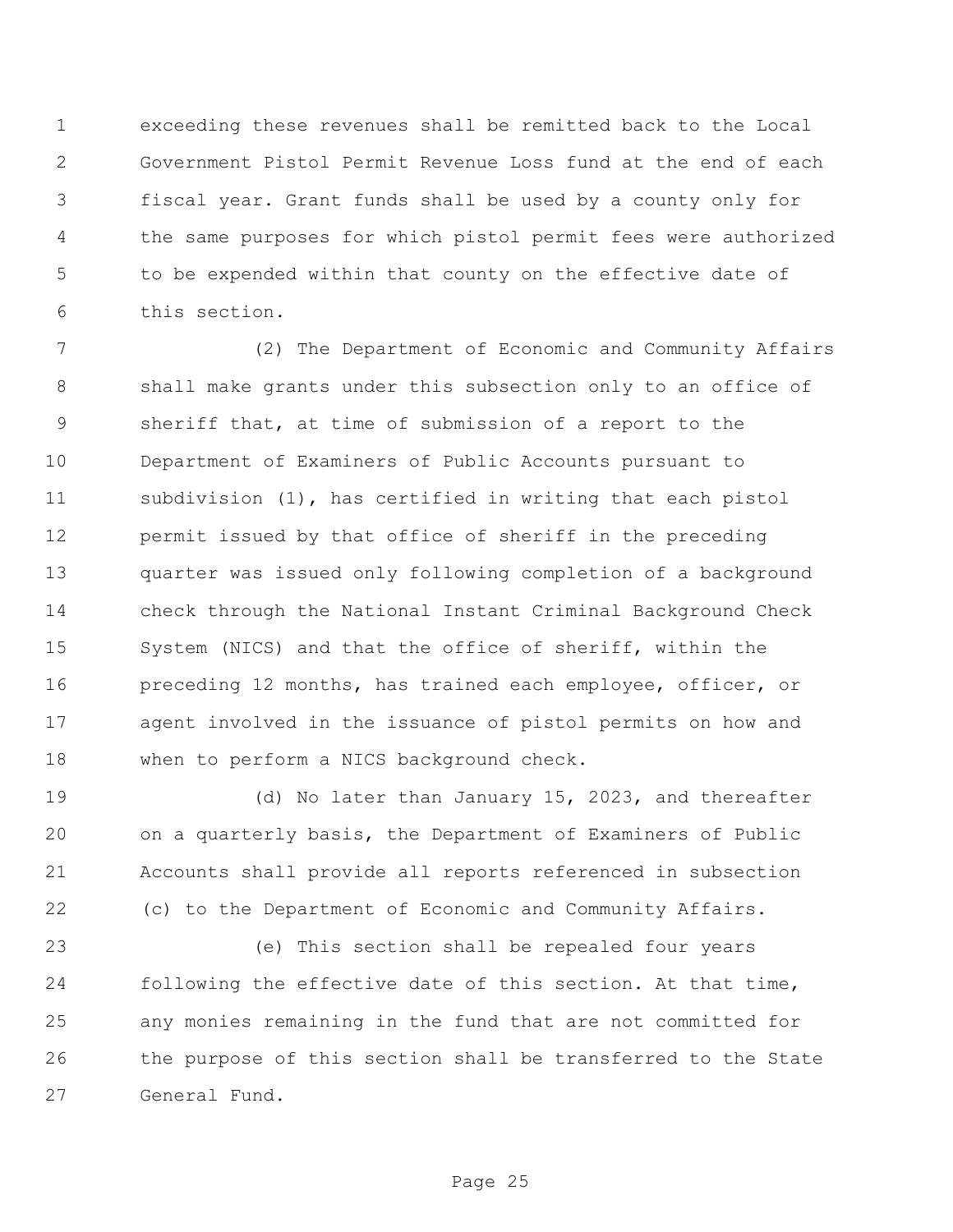(f) No monies may be withdrawn or expended from the fund for any purpose unless the monies have been appropriated by the Legislature. Any monies appropriated shall be budgeted and allotted pursuant to the Budget Management Act in accordance with Article 4 of Chapter 4 of Title 41, and only in the amounts provided by the Legislature in the general appropriations act or other appropriations act, and only for 8 the purposes of this act.

 (g) Each county receiving grant funds pursuant (c) shall establish a separate fund in the county treasury to account for the grant funds and expenditure of the funds.

 Section 7. Nothing within Article 3 of Chapter 11 of Title 13A, Code of Alabama 1975, shall be construed to diminish or otherwise affect property rights under state law not within that title.

 Section 8. (a) Notwithstanding any provision of 17 state law to the contrary, the governing body of each two-year or four-year institution of higher education may adopt policies governing the possession of firearms or other weapons on grounds owned or controlled by the institution. The governing body may not adopt a policy in conflict with federal law.

 (b) A policy adopted under subsection (a) shall allow for individuals not otherwise prohibited from possession of a firearm by state or federal law to possess a firearm and ammunition for that firearm in the individual's privately owned motor vehicle while parked or operated on the grounds of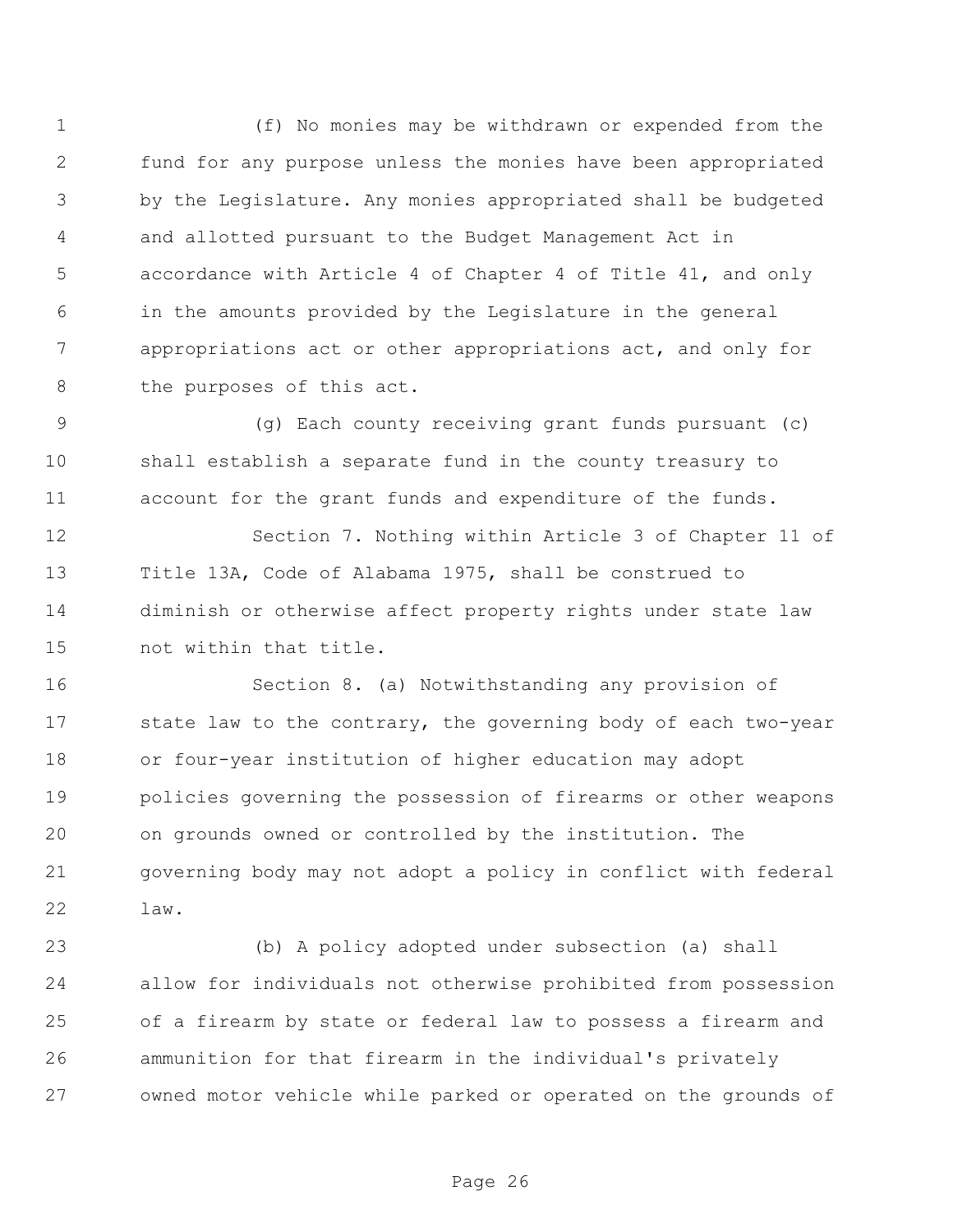the institution; provided, that the individual satisfies all of the following conditions:

 (1) If the firearm is a pistol, the individual is not generally prohibited from possession of a pistol by state or federal law.

 (2) If the firearm is any firearm legal for use for hunting in Alabama other than a pistol:

 a. The individual possesses a valid Alabama hunting license.

 b. The firearm is unloaded at all times on the grounds.

 c. It is during a season in which hunting is permitted by Alabama law or regulation.

 d. The individual has never been convicted of any crime of violence as that term is defined in Section 13A-11-70, Code of Alabama 1975, nor of any crime set forth in Chapter 6 of Title 13A, Code of Alabama 1975, nor is subject 18 to a domestic violence order, as that term is defined in Section 13A-6-141, Code of Alabama 1975.

 e. The individual has no documented prior incidents on the grounds of the institution involving the threat of physical injury or which resulted in physical injury to another.

 (3) The motor vehicle is operated or parked in a location where it is otherwise permitted to be.

(4) The firearm is either of the following: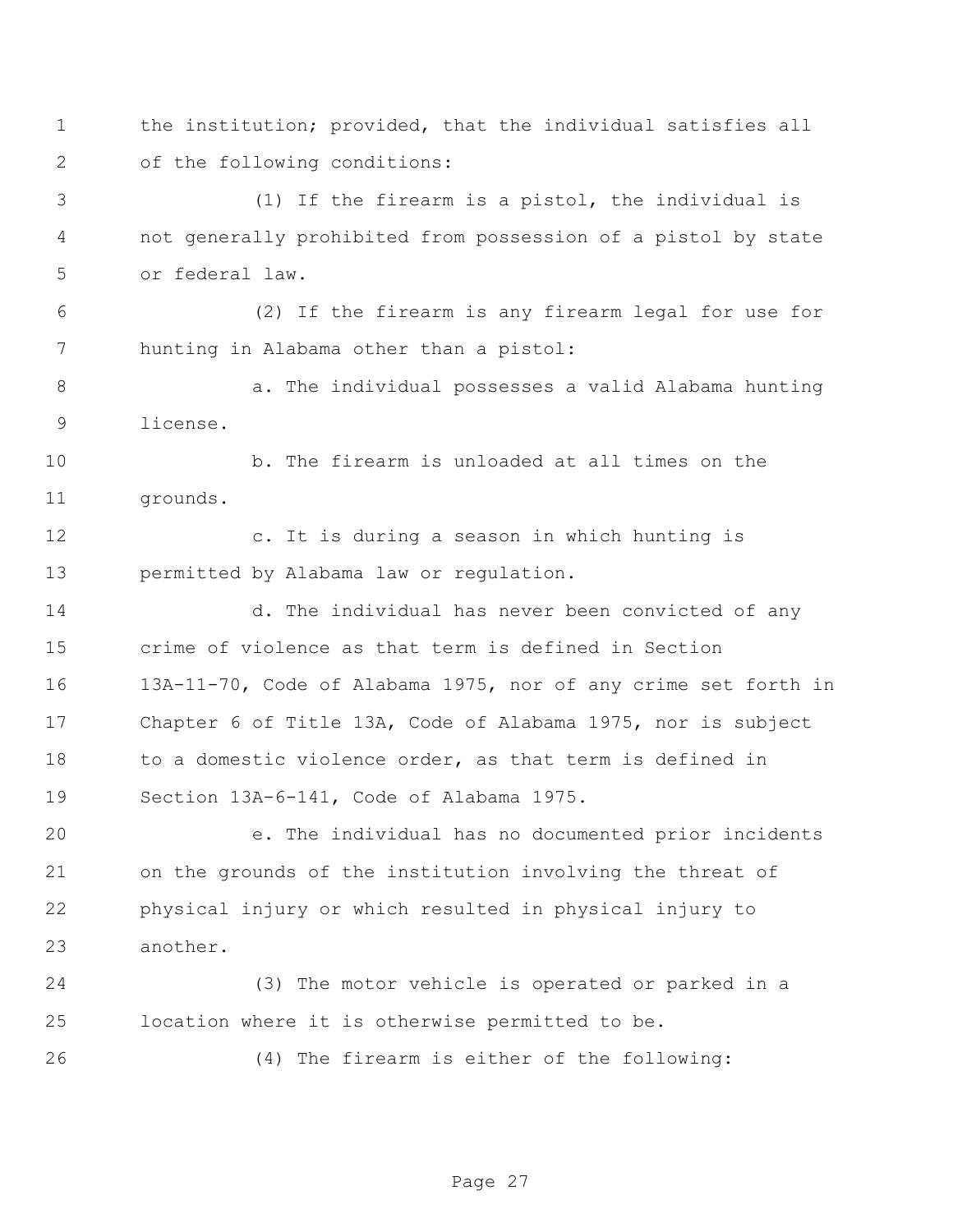1 a. In a motor vehicle attended by the individual, kept from ordinary observation within the individual's motor vehicle.

 b. In a motor vehicle unattended by the individual, kept from ordinary observation and locked within a compartment, container, or in the interior of the individual's privately owned motor vehicle or in a compartment or container securely affixed to the motor vehicle.

 (c) It is the intent of the Legislature that constitutionally created boards of trustees of institutions of higher education comply with this section.

 Section 9. The following sections are hereby repealed:

 (1) Section 13A-11-55, Code of Alabama 1975, relating to indictments for carrying weapons unlawfully.

 (2) Section 13A-11-73, Code of Alabama 1975, relating to possession of an unloaded pistol in motor vehicle.

 Section 10. This act shall not be construed to diminish or otherwise limit the power of a law enforcement officer under existing law to detain, investigate, or arrest a person for a violation of law.

 Section 11. Although this bill would have as its purpose or effect the requirement of a new or increased expenditure of local funds, the bill is excluded from further requirements and application under Amendment 621, as amended by Amendment 890, now appearing as Section 111.05 of the Official Recompilation of the Constitution of Alabama of 1901,

Page 28